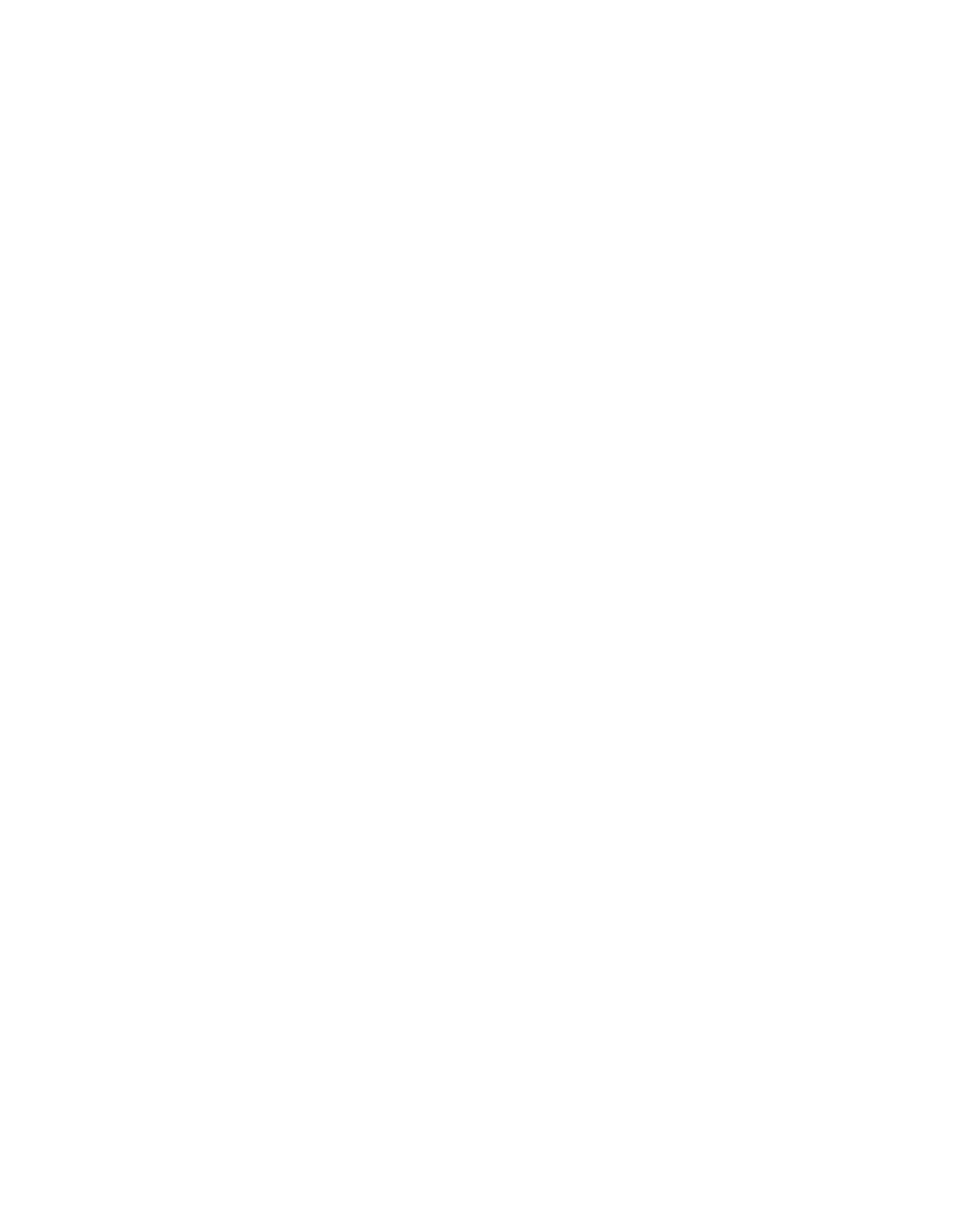The preschool years are a significant period of growth, during which two interrelated but theoretically distinct emergent literacy domains develop: early reading (e.g., alphabet knowledge, phonological awareness) and early writing (e.g., letter writing, spelling) (Diamond, Gerde, & Powell, 2008; Puranik, Lonigan, & Kim, 2011; Storch & Whitehurst, 2002). While great strides have been made in the research regarding the importance of early reading development and the consequences of failure to acquire early reading skills (Lonigan & Shanahan, 2009), far less is known about writing, especially the earliest stages of writing development for preschool children. Early writing refers to the competencies and knowledge that emerge prior to beginning writing acquisition and includes understanding of the specific symbols and conventions involved in the creation of writing (e.g., writing letters, spelling words) and emerging abilities of using early writing to explore and record ideas (Puranik & Lonigan, 2014; U.S. Department of Health and Human Services, 2010). One basic writing skill young children learn is printing individual letters (e.g., upper- and lower-case alphabet letters from dictation) (Puranik et al., 2011; Puranik, Petscher, & Lonigan, 2013; Ritchey, 2008). Children's ability to write alphabet letters represents their emerging orthographic knowledge (Ritchey, 2008) and has been shown to be a strong predictor of writing fluency, spelling, and compositional skills in the primary grades (Graham, Berninger, Abbott, Abbott, & Whitaker, 1997; Puranik & Al Otaiba, 2012). Furthermore, according to the Common Core State Standards for English Language Arts, kindergarten children are expected to print many upper- and lower-case letters, write a letter or letters for most consonant and short-vowel sounds, and spell simple words phonetically (Common Core State Standard Initiative, 2010). Consequently, writing individual letters are targets of curriculum or instruction in the preschool years, potentially to prevent reading and writing problems in the school-age years (Snow, Burns, & Griffin, 1998).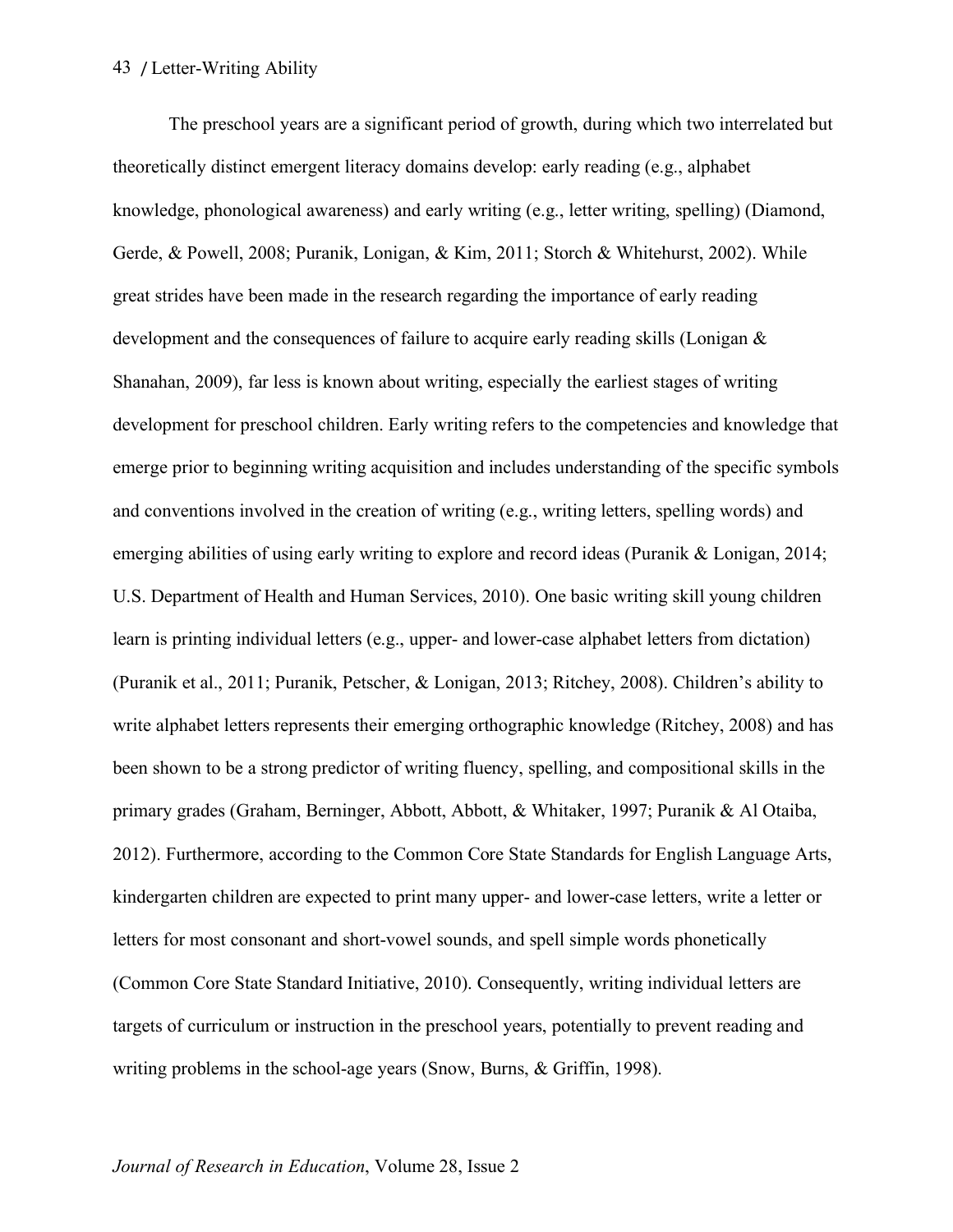Although researchers and practitioners mutually acknowledge the importance of letter writing in the development of literacy skills, few data-based investigations specifically focus on understanding the development of preschool children's letter writing or identifying which early literacy skills may be associated with letter writing. Therefore, the purpose of this study was to (a) describe preschool children's letter-writing ability and (b) examine the extent to which early literacy skills relate to letter-writing ability. Puranik, Pretscher, and Lonigan (2014) found that child factors (i.e., early literacy skills) played a major role in the acquisition of letter-writing skills, but letter factors (e.g., the first letter of a child's name, letter type) did not influence letter writing in a substantial way. Thus, our study focused on examining child factors thought to be important for letter writing success, including alphabet knowledge, phonological awareness, and name writing. We hypothesized that children would be able to write some letters and their abilities to write letters would increase with age. We also anticipated that early literacy skills would be significantly associated with letter-writing abilities. While our goal in conducting this study was largely descriptive, our findings may serve to emphasize the need for examining letterwriting development in the preschool years, in order to provide possible objectives for early literacy curriculum and instruction.

## **Letter-Writing Ability**

One important area of preschool writing competency is writing individual letters (Puranik et al., 2011, 2013). Empirical studies have suggested that the majority of young children can write some upper-case and lower-case letters (Molfese, Beswick, Molnar, & Jacobi-Vessels, 2006; Puranik & Lonigan, 2011; Puranik et al., 2011, 2013; Zhang, Diamond, & Powell, 2017). For example, Molfese et al. (2006) asked 79 preschool children to write 15 upper-case letters and found that those children could accurately write an average of one to three upper-case letters at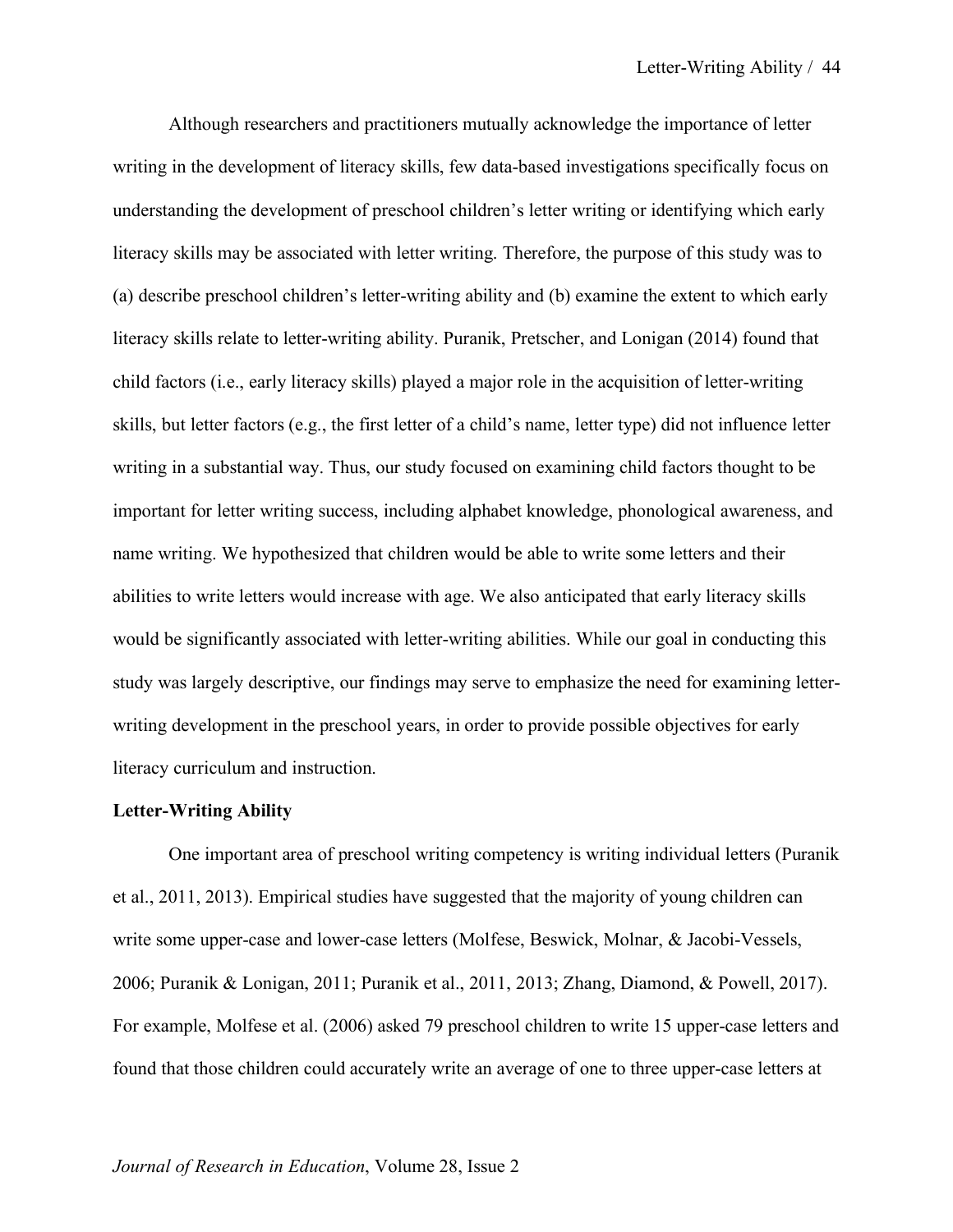the beginning of the school year. Zhang et al. (2017) assessed preschool children's letter writing by asking them to write 10 upper case letters (B, D, S, T, O, A, H, K, M, and C). They found that children could accurately write an average of three upper-case letters among these ten. Puranik et al. (2013) asked preschool children to write from memory each of the 26 upper-case letters. This study scored children's responses dichotomously, as correct or incorrect, and found that the mean percent correct across all letters was approximately 40% and 74% for 4- and 5-year-old children, respectively. Finally, Worden and Boettcher (1990) examined the upper- and lowercase letter writing of 188 preschool and elementary school children. In this study, children were asked to print both upper- and lower-case letters from memory and letters were scored as correct or incorrect. They reported that children could write both upper- and lower-case letters and the average percent correct across all letters was 23% for the 4-year-old children and 53% for the 5 year-old children.

Developmental studies of writing in preschool indicate that letter-writing skills develop and change with age (Levin & Bus, 2003; Puranik & Lonigan, 2011; Worden & Boettcher, 1990). For example, Puranik and colleagues have found that the ability to write upper-case letters improves from age 3 years to age 4 years and from age 4 years to age 5 years (Puranik  $\&$ Lonigan, 2011; Puranik et al., 2013). Worden and Boettcher (1990) also found that the largest gains in writing ability took place in years 3-6, and the ability to write upper- and lower-case letters increased significantly each year.

## **Alphabet Knowledge and Letter-Writing Ability**

Alphabet knowledge, as defined by the National Early Literacy Panel (2008), refers to children's knowledge of the names and corresponding sounds made by letters of the alphabet. It includes the sub-skills of letter-name and letter-sound knowledge. Both of these sub-skills are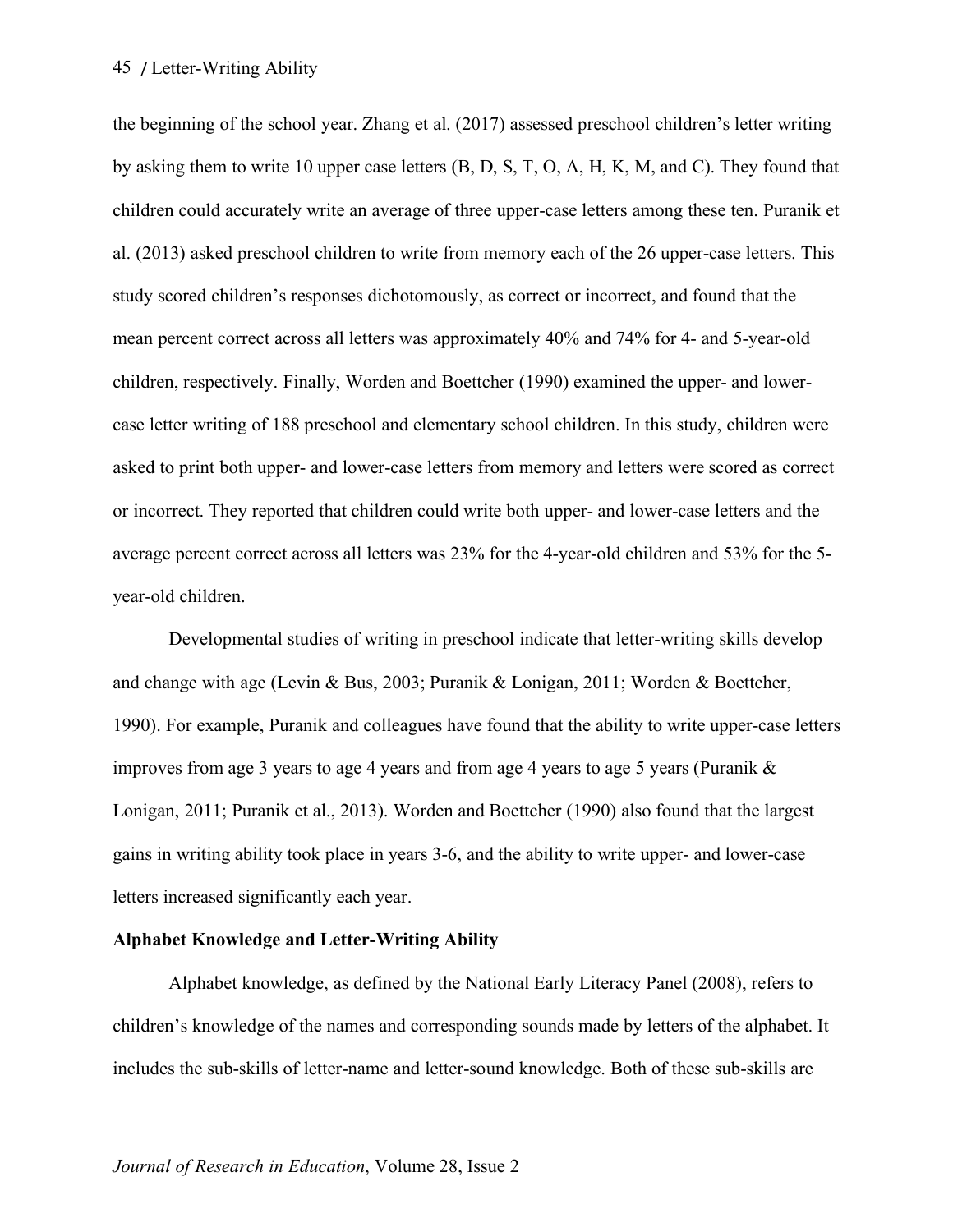essential prerequisites for the development of decoding, spelling, and writing (Blaiklock, 2004; Caravolas, Hulme, & Snowling, 2001). The significant relationship between alphabet knowledge and letter writing may stem from the similarities and parallels between these two domains. Alphabet knowledge and early writing skills, such as letter writing, emerge at about the same time, sometime between birth to age 5 (Mason, 1984). Theoretically, the task of letter writing encompasses the ability to access, retrieve, and produce letter forms (Graham et al., 1997; Graham & Harris, 2000). While the motoric aspect (i.e., producing letter forms) of writing letters is unique to that task, the cognitive aspect of access and retrieval of letters is largely shared with access and retrieval of letter names and letter sounds (Kim, Otaiba, Puranik, Folsom, & Gruelich, 2014; Puranik et al., 2011). Accordingly, it is logical to assume that children need to have some basic knowledge about letter names and letter sounds before they begin writing. Thus, both letter-name and letter-sound knowledge may be important precursors for the development of letter writing.

Empirical work has supported such hypotheses, showing moderate correlations between alphabet knowledge and letter writing (Al Otaiba et al., 2010; Kim et al., 2014; Milburn et al., 2017; Molfese et al., 2006; Puranik et al., 2011). Al Otaiba et al. (2010) found that the correlation between letter-name knowledge and lower-case letter writing was .33 and the correlation between letter-sound knowledge and lower-case letter writing was .39 for kindergarten children. Similarly, Kim et al. (2014) measured kindergartener's letter-writing ability and found that lower-case letter writing was significantly correlated with alphabet knowledge composed of letter-name and letter-sound tasks  $(r = .53)$ . The study of Milburn and colleagues (2017) showed that letter-name knowledge was significantly related to upper-case letter writing in preschool children (*r* = 0.60). Molfese et al. (2006) also found a large correlation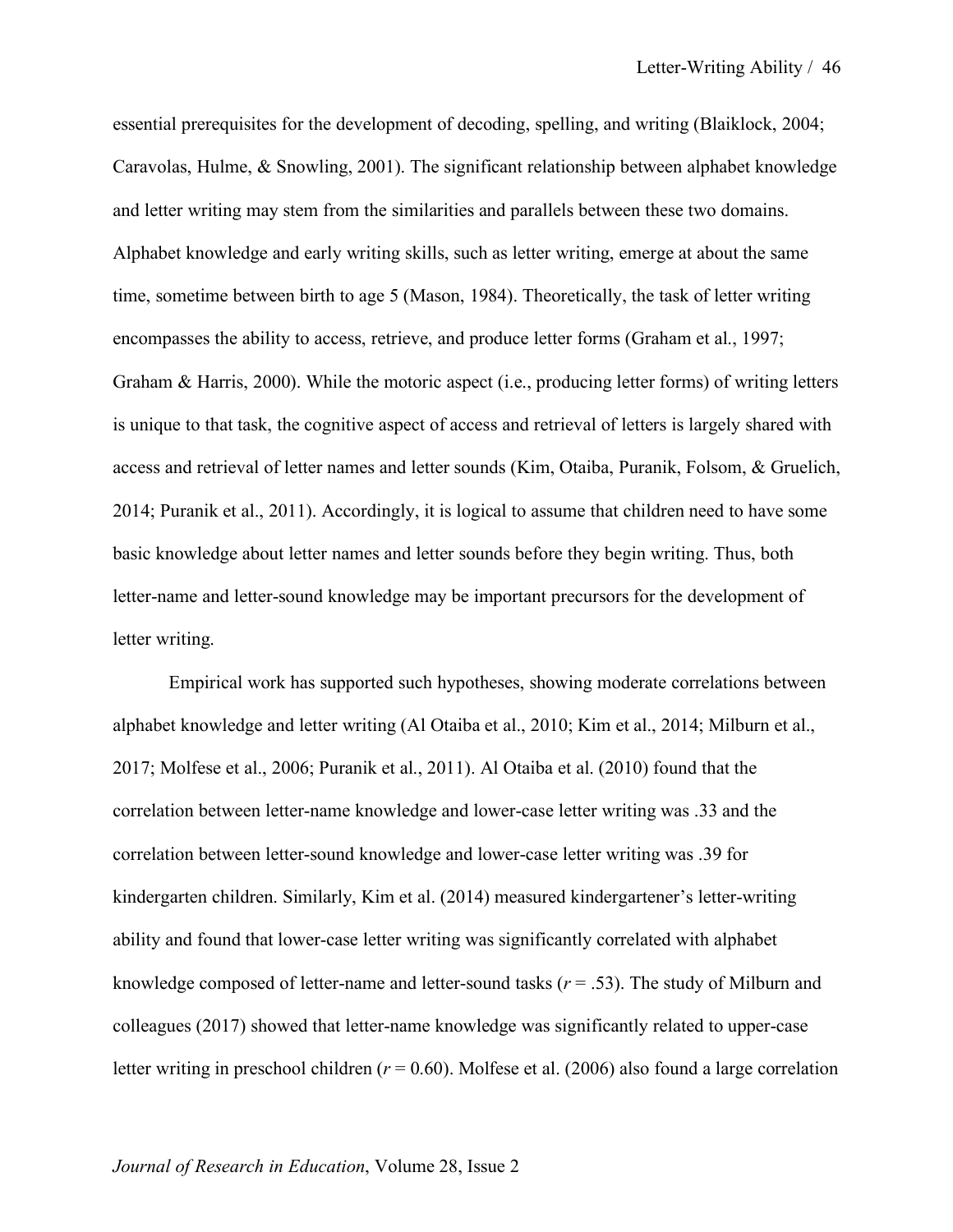between letter-name knowledge and upper-case letter writing (*r* = .71) in low-income preschool children. Finally, Puranik et al. (2014) considered letter-name and letter-sound knowledge separately as unique contributors of upper-case letter writing and found that letter-name and letter-sound knowledge were uniquely and positively related to upper-case letter writing for preschool children. Overall, these findings provide support for the potential associations between alphabet knowledge and letter writing.

## **Phonological Awareness and Letter-Writing Ability**

Phonological awareness is defined as the ability to pay attention to, identify, and manipulate sounds within spoken words within a range of linguistic complexity (Phillips  $\&$ Piasta, 2013). Accordingly, this construct may be assessed by a variety of tasks asking children to identify, segment, blend, and delete sounds within spoken words (Anthony, Lonigan, Driscoll, Phillips, & Burgess, 2003; Wagner, Torgesen, & Rashotte, 1994). The role of phonological awareness in writing has gained increased research attention, because writing skills (e.g., letter writing) are associated with children's growing awareness of how orthography reflects phonology (Ehri, 1992). As described previously, letter writing represents a child's attempt at retrieving the names and sounds of letters (Kim et al., 2014; Puranik et al., 2011) and as such should be facilitated by a child's phonological awareness (e.g., sensitivity to sounds), particularly for preschool children, as young children may use the letters that represent the most distinctive sounds (Gunning, 2013).

Several empirical studies have examined the links between phonological awareness and letter writing. For example, Al Otaiba et al. (2010) found a significant, but weak correlation between phonological awareness tasks, specifically blending and elision, and upper-case letter writing in a sample of 288 kindergarten children ( $r = .18$  to .27). Kim et al. (2014) used the same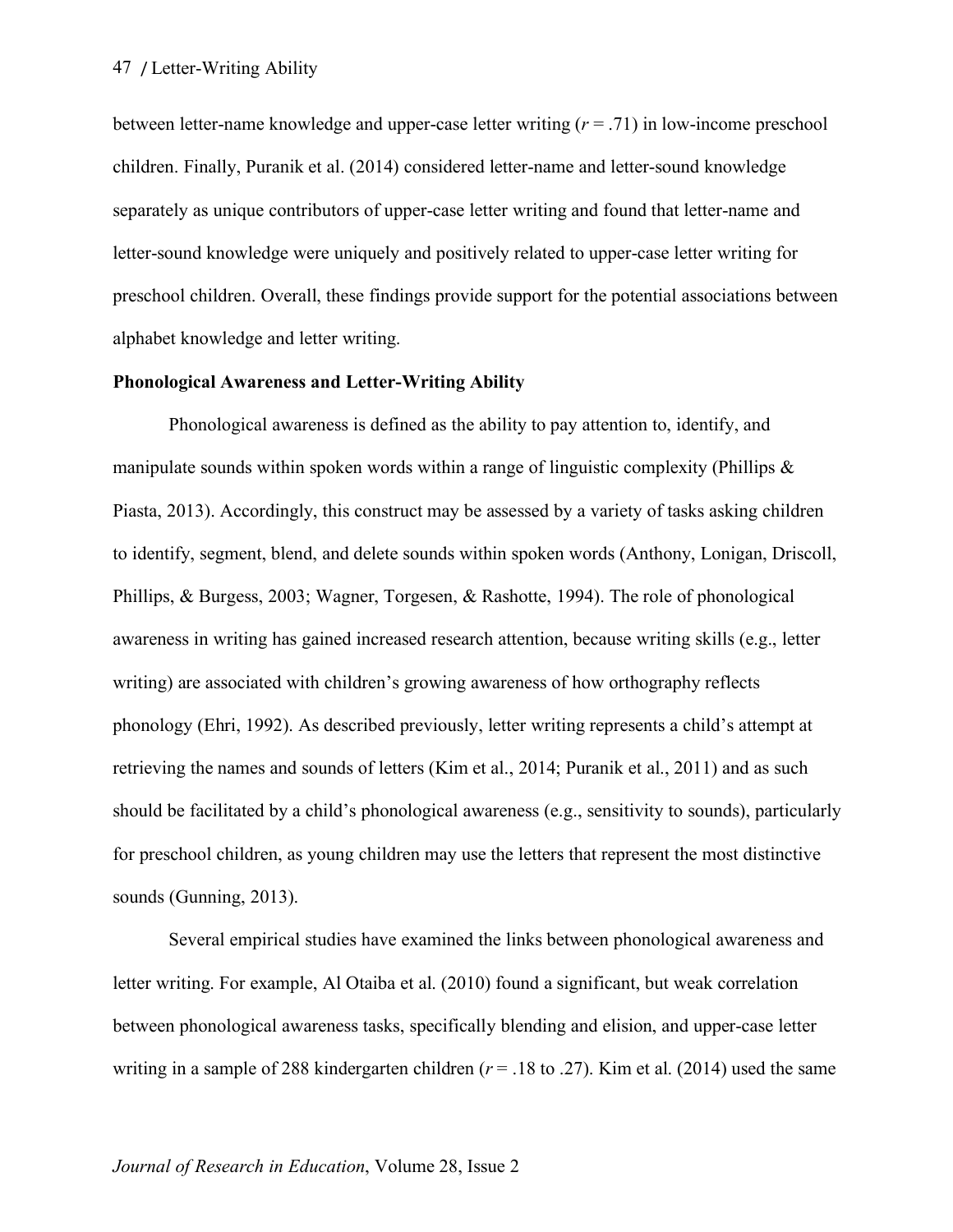phonological awareness measures as Al Otaiba et al. (2010), but measured letter writing by asking children to write lower-case letters and observed a moderate correlation of *r =* .48. However, one recent study that examined preschool children's early writing found tests of phonological awareness (i.e., blending and elision) did not significantly predict upper-case letter writing (Zhang et al., 2017). All of these previous studies examined phonological awareness by assessing blending and elision. Indeed, there are a range of phonological awareness sub-skills (i.e., beginning sound awareness, segmentation, blending, manipulation [deletion, substitution]), which may predict early writing skills, but are not frequently used as measures in studies exploring phonological awareness and early writing. For example, beginning and ending sound awareness may be especially important in promoting preschool children's early writing skills because preschool children may reach a critical point in writing development when they begin to represent beginning and ending sounds of words in their writing (Cabell, Tortorelli, & Gerde, 2013). For example, Diamond et al. (2008) found a significant association between children's use of letters in writing and their sensitivity to beginning sounds; therefore, children's awareness of beginning sounds was assessed to indicate phonological awareness in this study.

## **Name Writing and Letter-Writing Ability**

Writing one's name often represents children's first attempt at writing letters and provides children practice in writing familiar letters (Gerde, Skibbe, Bowles, & Martoccio, 2012). Thus, it is reasonable to hypothesize that individual differences in children's name writing skills may be related to children's letter writing abilities. Despite the evident and assumed importance of name writing to letter writing, to date only a few studies have examined the associations between name writing and letter writing skills (Milburn et al., 2017; Molfese et al., 2006, 2011; Puranik et al., 2011; Zhang et al., 2017). Milburn et al. (2017), for example, showed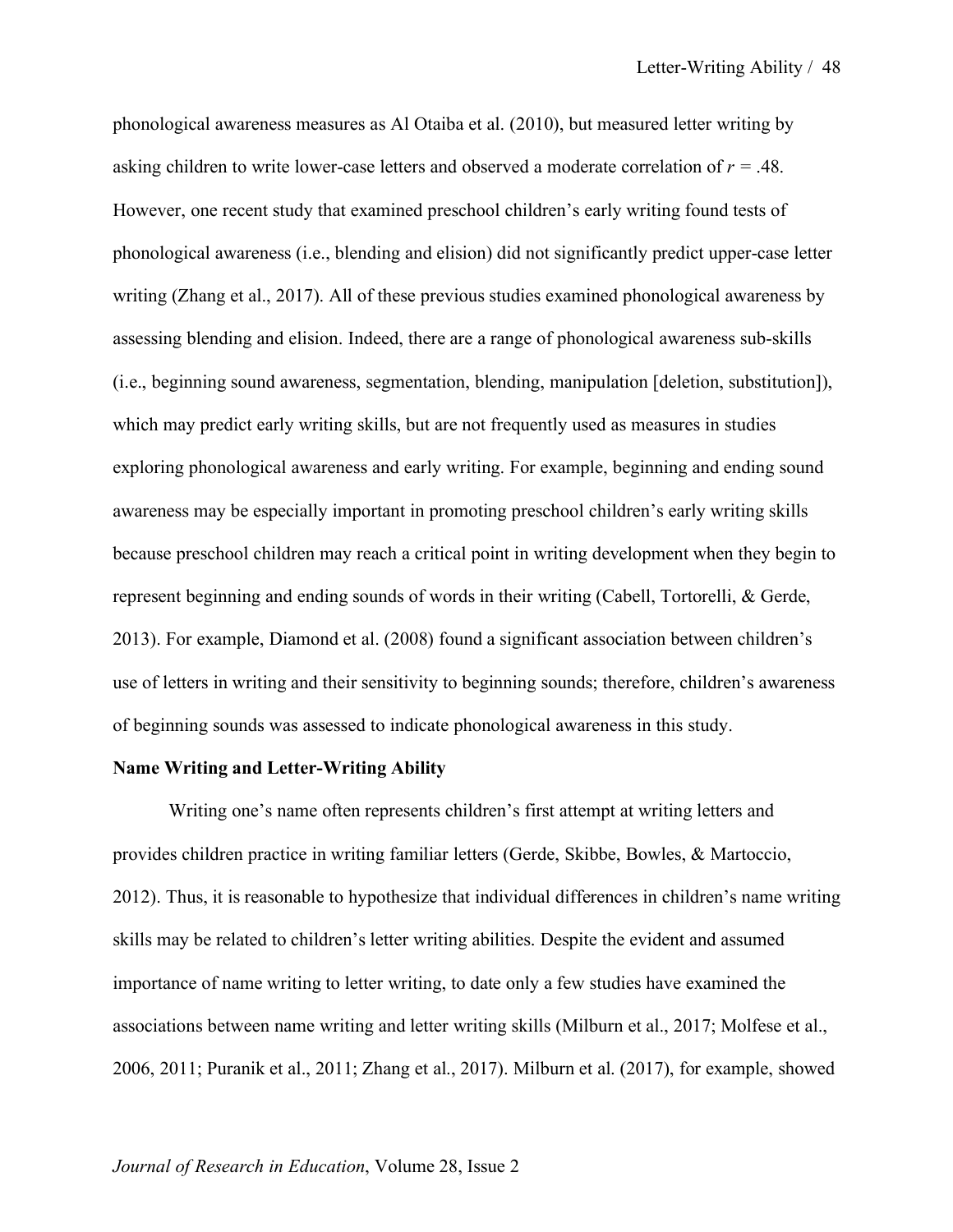that name writing skills were significantly related to upper-case letter writing for children in preschool  $(r = .56)$ . Molfese et al. (2006) also found that name writing had moderate correlations with letter writing  $(r = .57)$  in preschoolers.

## **The Present Study**

Despite these promising findings, there are several gaps in the literature regarding letterwriting ability. First, the majority of scholarly work has investigated upper-case letter-writing skills in preschool children (e.g., Puranik et al., 2011; 2013), except the study conducted by Worden and Boettcher (1990), which examined both upper- and lower-case letter writing. However, Worden and Boettcher (1990) did not identify the important literacy skills that may predict letter writing. Second, there is a small body of work examining the relationship between emergent literacy skills such as alphabet knowledge and phonological awareness and letterwriting ability in preschool children (Milburn et al., 2017; Puranik et al., 2011, 2014; Zhang et al., 2017). All of these studies focused on upper-case letter writing, not lower-case letter writing. As lower-case letters are more difficult than upper-case letters (Bowles, Pentimonti, Gerde, & Montroy, 2013), the precursors to these two sub-skills of letter writing may be slightly different. Little information is available on the potential precursors to lower-case letter writing. However, lower-case letters make up the majority of print children are exposed to and learning lower-case letters is one of the main learning goals of preschool children (Treiman, Cohen, Mulqueeny, Kessler, & Schechtman, 2007; Treiman & Kessler, 2004; Turnbull, Bowles, Skibbe, Justice, & Wiggins, 2010). Thus, increased understanding of how young children learn to write lower-case letters has salient implication for advancing basic developmental theories as well as for improving educational practices focused on improving children's early writing skills. Taken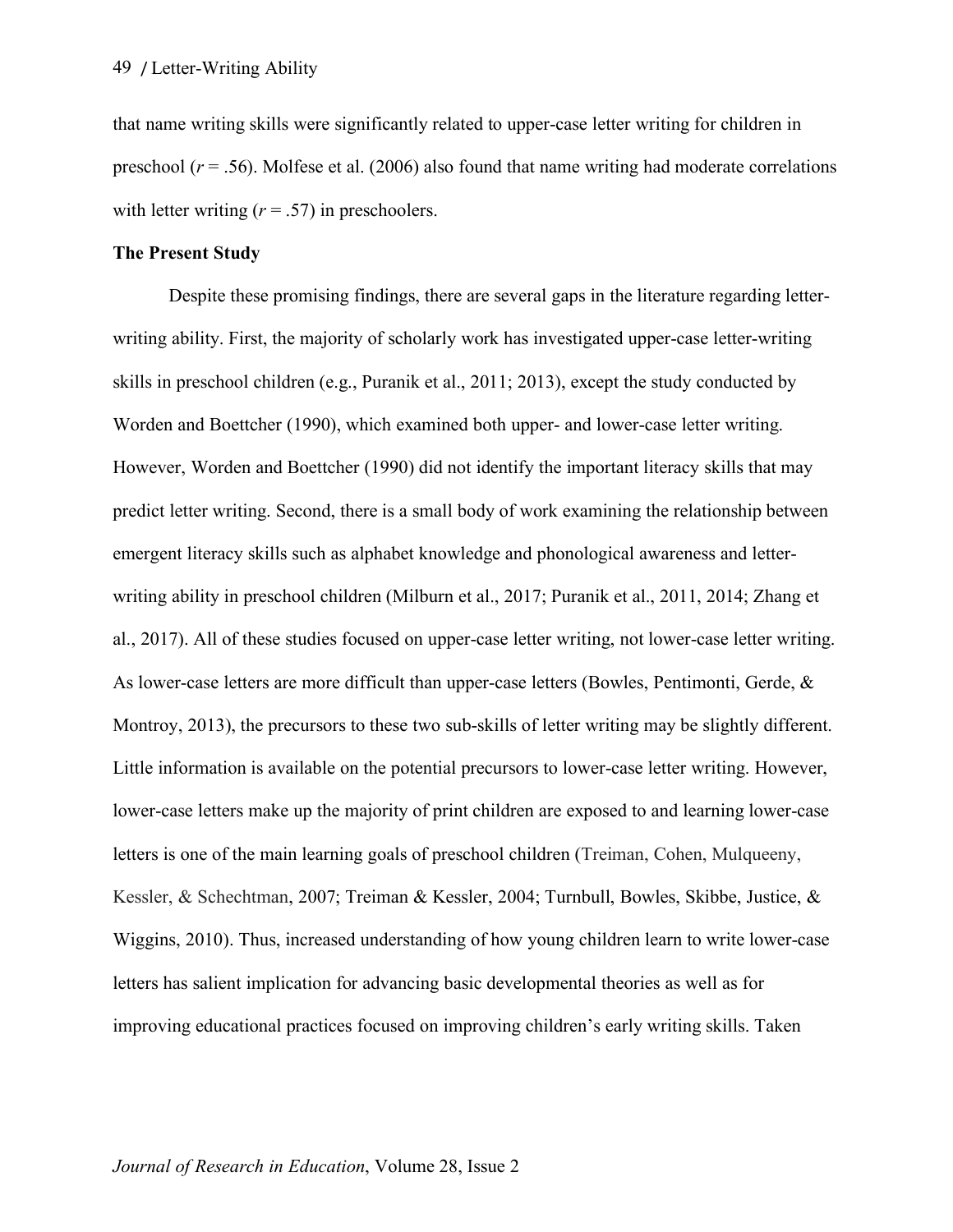together, there remains a clear need for additional applied research to empirically examine letter writing and what skills contribute to letter writing for preschool children specifically.

To contribute to the sparse research base on the letter-writing skills of preschool children, we addressed two primary research aims in the current study. The first aim was to describe preschool children's letter-writing ability, comprised of both upper- and lower-case letter writing. We hypothesized that most children in our sample would write some upper-and lowercase letters correctly or nearly correctly, and that children's abilities to write letters would improve with age. The second research aim was to examine the unique and independent contributions of letter-name and letter-sound knowledge (alphabet knowledge), beginning sound awareness (phonological awareness), and name writing to letter-writing ability in preschool-age children. We hypothesized that letter-name and letter-sound knowledge, beginning sound awareness, and name writing would significantly predict letter-writing ability combining both upper- and lower-case letter writing. In addition, we examined the potential predictors of upperand lower-case letter writing separately. In this study, the assessment of lower-case letter-name knowledge was used to represent letter-name knowledge, because preschool children in our sample were at or near ceiling on an assessment of upper-case letter-name knowledge and did not have such a ceiling effect on lower-case letter-name knowledge. If a child hits the ceiling of an assessment, it indicates that the items of assessment are insufficiently difficult to measure true ability. Thus, it is important to reduce the chances of children scoring at ceiling levels.

## **Methods**

## **Participants**

Researchers provided a written project description to administrators of child care centers in southwestern Ohio and obtained approval from two child care centers to recruit children and their parents. Information flyers and child consent forms were sent home to the primary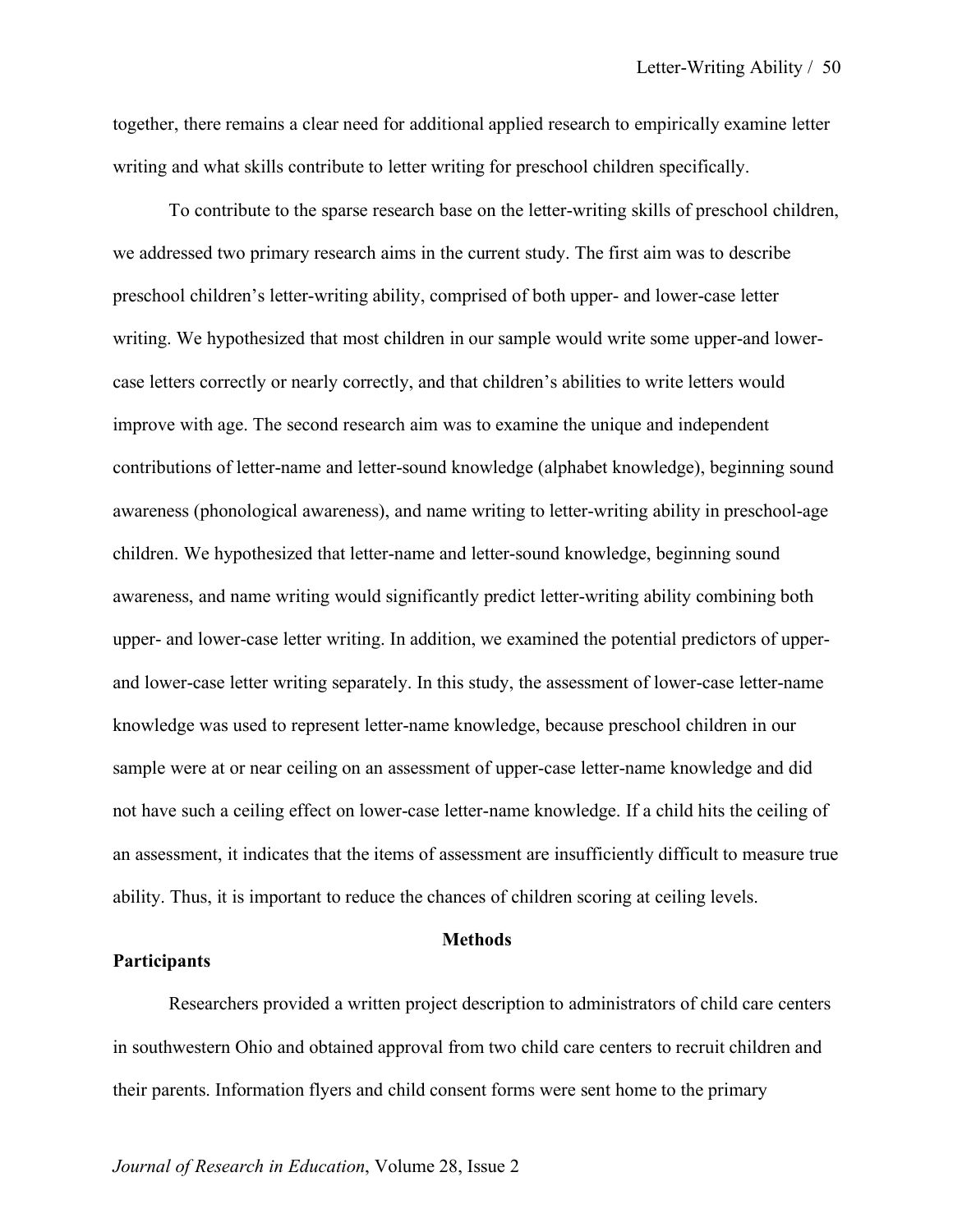caregiver via children's backpacks. As a result, thirty-six parents and their preschool children across these two child care centers volunteered to participate in a study examining the effects of an early writing intervention on children's early writing skills. The data used in the present study were collected before the early writing intervention was implemented; thus, the experimental design of the larger study does not have any bearing on the research reported here. Only the data regarding the children's alphabet knowledge, phonological awareness, name writing, and letterwriting skills implemented before the intervention are discussed in this study. These data were collected during the winter of the preschool year.

The 36 participating children were preschool age with a mean age of 52.9 months (*SD* = 8.08; range = 38-65). Half of the children were recruited from a university preschool and the other half were recruited from the child care center at a local children's hospital. There were 19 males and 17 females. Based on self-reported information from parents, the majority of children were identified as Caucasian (80.6%;  $n = 29$ ). Other races/ethnicities were also represented: African American (8.3%; *n* = 3), Hispanic/Latino (2.8%, *n* = 1), multiracial (5.5%; *n* = 2), and Asian (2.8%;  $n = 1$ ). The mothers' reported highest education levels indicated that 50% of children's mothers had a doctoral degree as their highest level of education. For the remainder of the children, 19% held a master's degree and 25% had a bachelor's degree. Six percent had an associate's or two-year degree as their highest level of education. The majority of children's families (78%) had an annual household income above \$85,000, 9% of families between \$55,000 - \$85,000, 6% between \$30,000 - \$55,000, and 7% less than \$30,000.

## **Procedures and Measures**

After consent was obtained, parents of participating children were given a questionnaire adapted from the Early Childhood Longitudinal Study to obtain demographic information such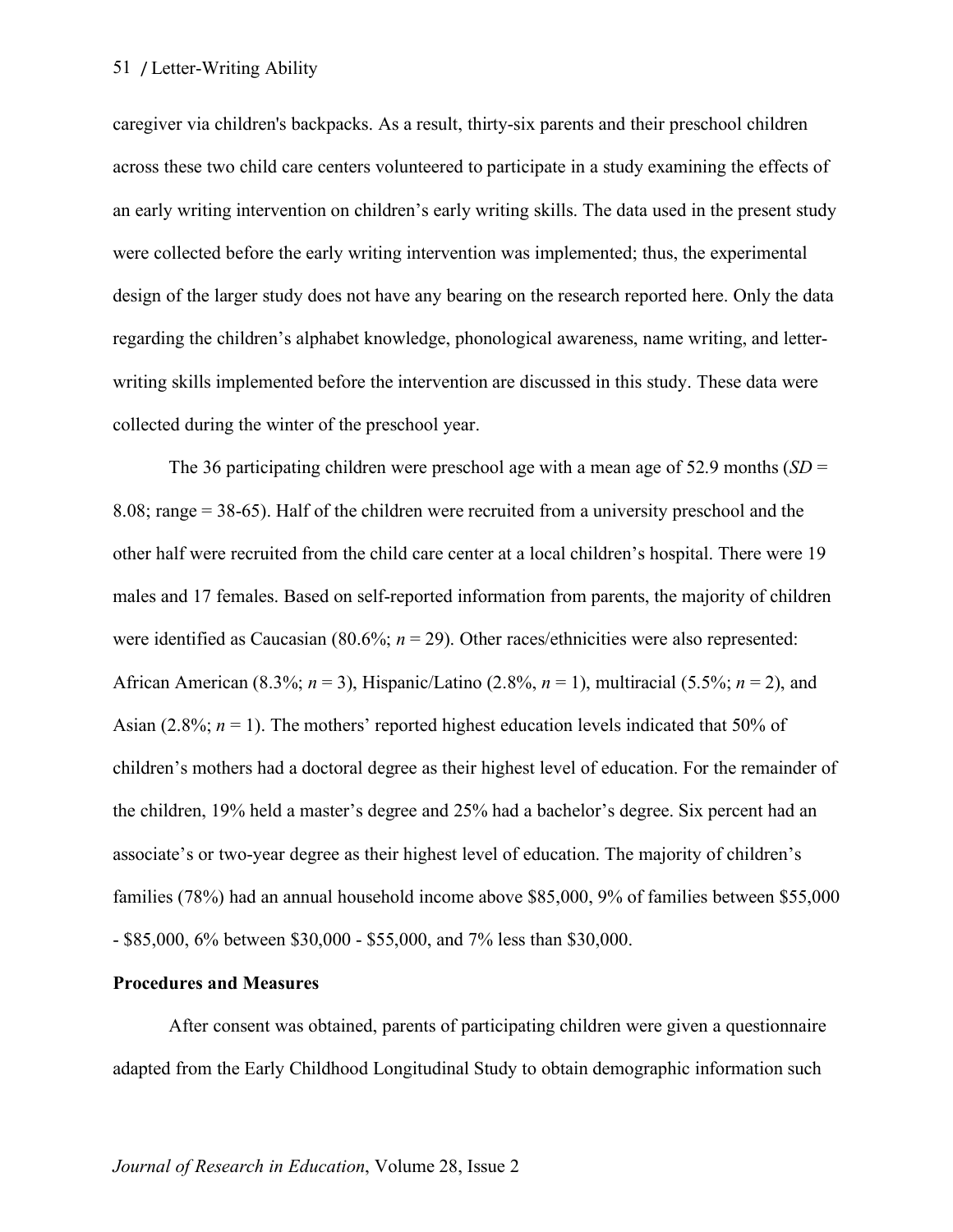as family structure and parent educational level (Saçkes, Trundle, Bell, & O'Connell, 2011). Child's age, maternal education level, and family income were collected from the demographic questionnaire. Next, trained research assistants individually assessed children in a quiet space in each child's center on a number of outcomes including letter-writing ability, alphabet knowledge, phonological awareness, and name writing. Research assistants were trained using protocols involving (1) a PowerPoint training module, (2) a written quiz (90% accuracy per test on quiz), and (3) three supervised practice administrations.

**Child letter-writing ability.** Letter-writing ability was assessed using the updated version of *Write Letter Task* (Puranik et al., 2011). Children were asked to write each of 5 uppercase (B, O, H, L, and M) and 5 lower-case (b, i, n, d, and a) letters named by research assistants. These selected letters are based on previous research suggesting these letters are recognized most frequently by preschool children (Justice, Pence, Bowles, & Wiggins, 2006). Children's responses were scored on a 3-point scale (0, 1, and 2), depending on if, and how well or poorly, the letters were formed. Specifically, children were given a score of 0 if they did not respond or wrote a letter that could not be recognized; 1 if they wrote a letter that was reversed or poorly formed and recognized only in context; and 2 if they wrote a letter that was correct and recognized out of context. Our study showed that this measure had high internal consistency (coefficient alpha = .91) and correlation (range from .60 to .68) with other assessments (i.e., alphabet knowledge, name writing). We found the inter-rater reliability for this measure as .98. Raw scores from the *Write Letter Task* were used for analysis in this study. Table 1 presents children's raw scores on this measure.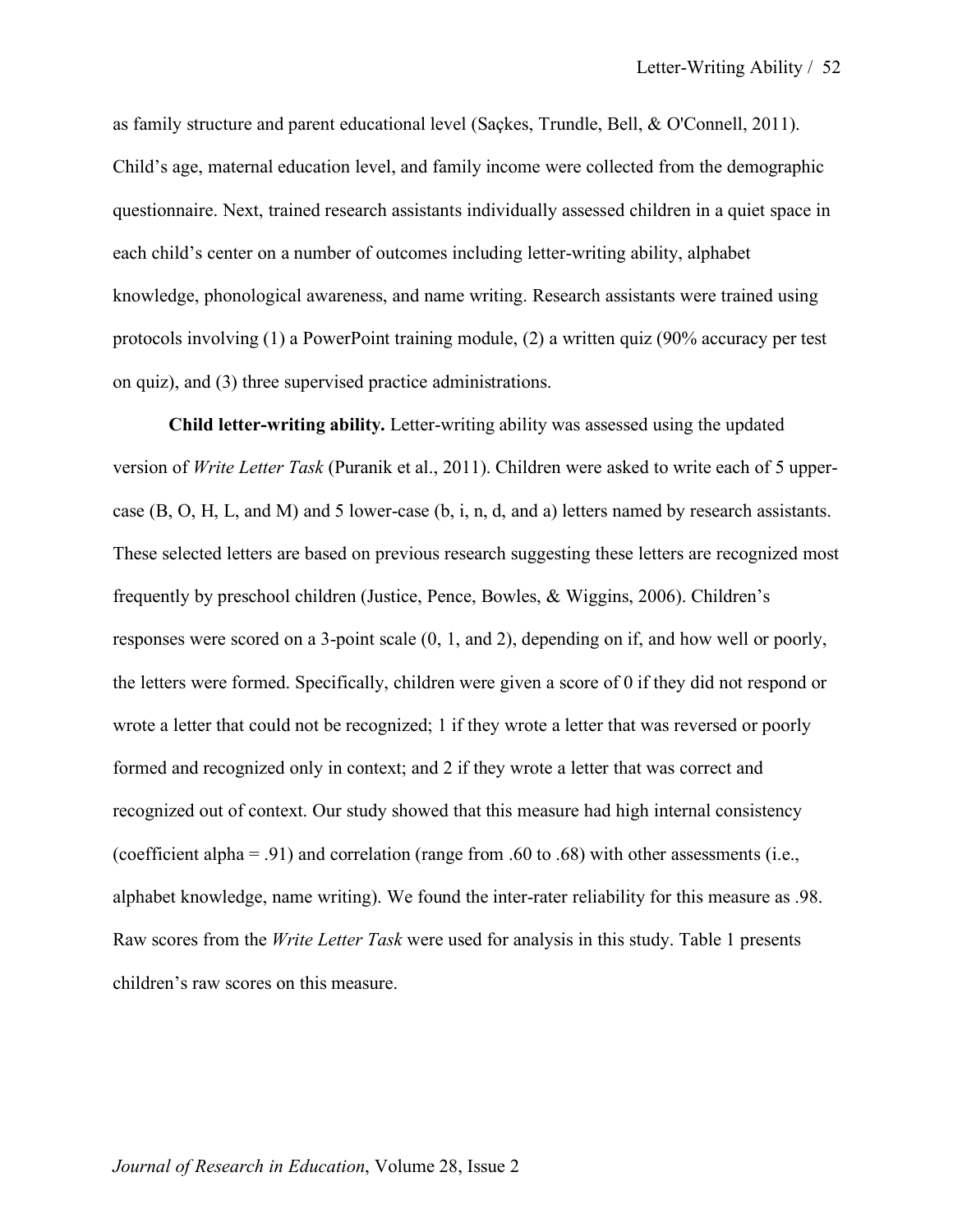|                                                    |      |      |         | Child Response $(\% )$ |        |        |
|----------------------------------------------------|------|------|---------|------------------------|--------|--------|
|                                                    |      |      |         | Rating                 | Rating | Rating |
| Letter                                             | Mean | SD   | Range   | (0)                    | (1)    | (2)    |
| B                                                  | 0.89 | 0.95 | $0 - 2$ | 50%                    | 11.1%  | 38.9%  |
| $\Omega$                                           | 1.61 | 0.73 | $0 - 2$ | 13.9%                  | 11.1%  | 75.0%  |
| H                                                  | 1.08 | 0.99 | $0 - 2$ | 44.4%                  | 2.8%   | 52.8%  |
| L                                                  | 1.14 | 0.90 | $0 - 2$ | 33.3%                  | 19.4%  | 47.3%  |
| M                                                  | 0.92 | 0.94 | $0 - 2$ | 47.2%                  | 13.9%  | 38.9%  |
| $\mathbf b$                                        | 0.72 | 0.88 | $0 - 2$ | 55.5%                  | 16.7%  | 27.8%  |
| $\mathbf{i}$                                       | 0.92 | 0.94 | $0 - 2$ | 47.2%                  | 13.9%  | 38.9%  |
| $\mathbf n$                                        | 0.75 | 0.87 | $0 - 2$ | 52.8%                  | 19.4%  | 27.8%  |
| $\mathbf d$                                        | 0.67 | 0.83 | $0 - 2$ | 55.6%                  | 22.2%  | 22.2%  |
| $\rm{a}$                                           | 0.72 | 0.82 | $0 - 2$ | 50.0%                  | 27.8%  | 22.2%  |
| Letter writing scores (the<br>average of 10 items) | 0.94 | 0.66 | $0 - 2$ |                        |        |        |

Table 1**.**  *Descriptive Statistics for Child Letter Writing Measure (Full Sample)*

## **Child alphabet knowledge: letter-name knowledge.** The lower-case letter

identification subtest of the *Phonological Awareness Literacy Screening for Preschool* (PALS) (Invernizzi, Sullivan, Meier, & Swank, 2004) was used as a measure of children's letter-name knowledge. In this subtest, the children were shown a sheet with all of the 26 lower-case letters on it in random order. The children were asked to go through and name all the letters that they knew. Inter-rater reliability of this task is .99 and validity shows correlations of .61 and .71 with similar assessments (Invernizzi et al., 2004). Table 2 shows children's raw scores on this subtest. For the purposes of the present study, the raw scores were used in the analysis.

*Journal of Research in Education*, Volume 28, Issue 2

Table 2.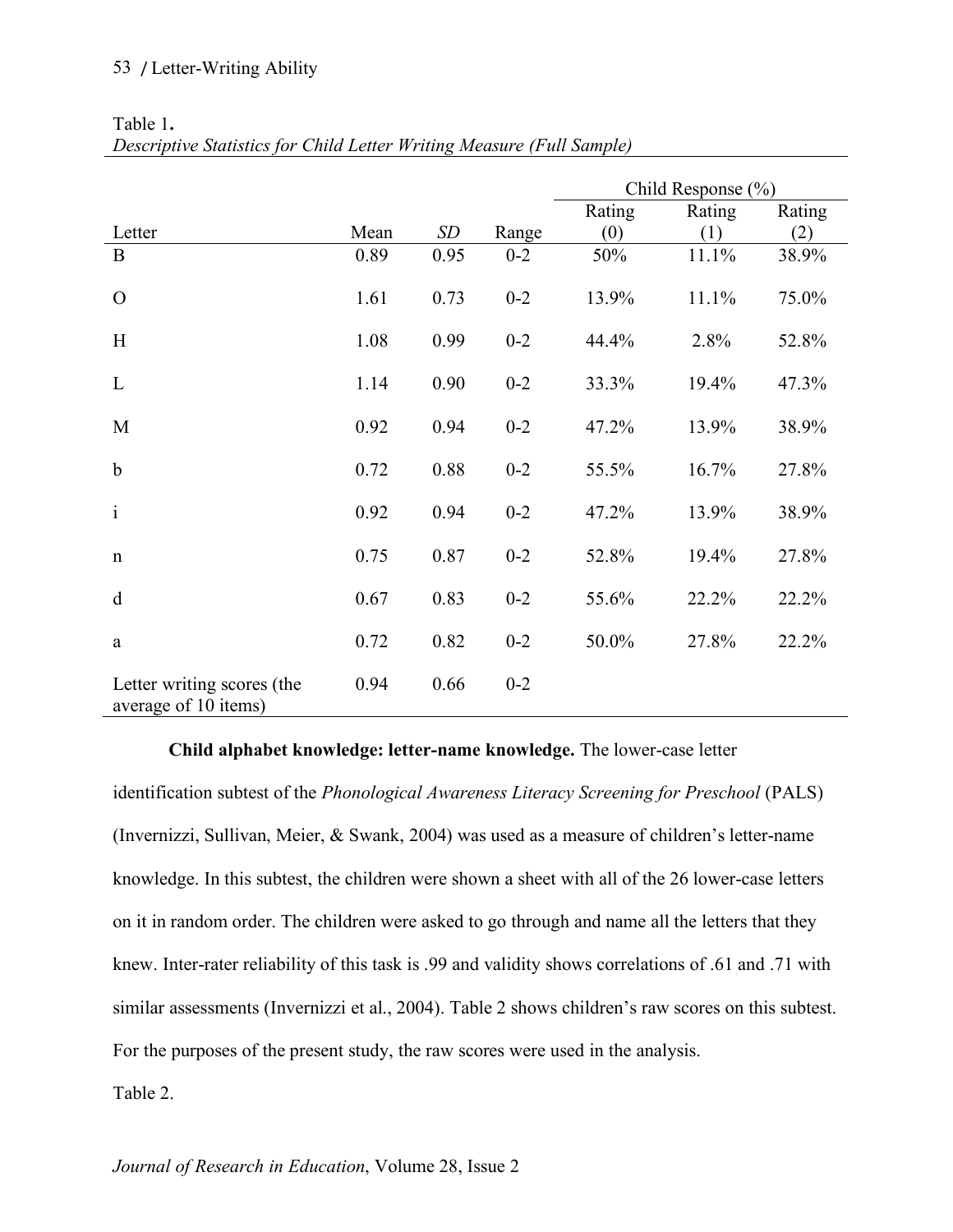| M<br>16.67 | SD<br>9.01 | Range<br>$0-26$ |
|------------|------------|-----------------|
| 3.47       | 249        | $0 - 6$         |
| 7.83       | 341        | $0 - 10$        |
| 4.97       | 2.12       | $0 - 7$         |
|            |            |                 |

*Descriptive Statistics for Child Alphabet Knowledge Measures*

**Child alphabet knowledge: letter-sound knowledge.** The *Letter-Sound Short Form Assessments* (Piasta, Anthony, Phillips, Williams, & Bowles, 2016) were used to assess lettersound knowledge. This measure includes four parallel forms of 6 letters each. Item response theory analyses indicate that these forms are equivalent in difficulty. In this study, one short form was randomly selected for administration and given to each child. In this measure, the children were shown letter cards (e.g., letter C as in city) and asked to tell the sounds that letters make when they are in words. There are several letters that make more than one sound such as letter C  $(|k|$  as in cat or  $|s|$  as in city). For this type of letter, either was considered as an acceptable response. Piasta et al. (2016) found that the reliability for this measure was high ( $\rho = .93$ ). Table 2 presents children's raw scores on this measure; the raw scores were used for analysis.

**Child phonological awareness: beginning sound awareness**. The beginning sound awareness subtest of the PALS (Invernizzi et al., 2004) was administered to assess phonological awareness. This subtest includes 10 items, all of which are at an appropriate difficulty level for young children. For each item, children are shown the picture of a target word, then are asked to repeat the word and to produce the first sound of the target word aloud. A correct response can be either the letter sound or the letter name, but the letter sound is preferable. If the child gives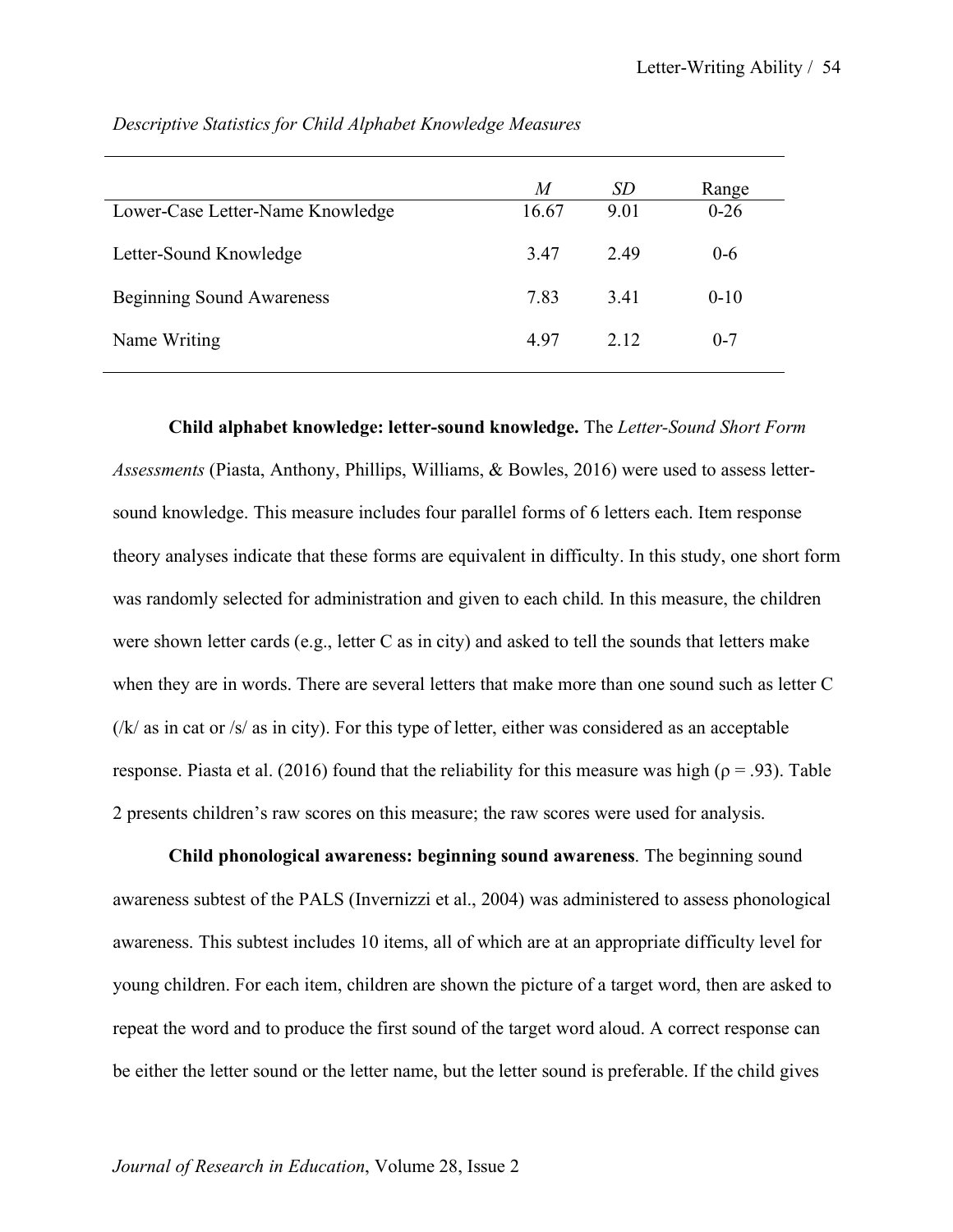the correct letter name, the examiner models the letter sound. The coefficient alpha of this subtest is .93 (Invernizzi et al., 2004). The total number of correct responses was used in the analysis. Table 2 shows children's raw scores on this subtest.

**Child name writing.** Children's name writing skills were assessed using the Name Writing subtest of the PALS (Invernizzi et al., 2004). Children were required to draw their portrait and write their names. Their writings were scored on a 7-point scale ranging from score of 1 (1 = name indistinguishable from picture) to 7 (7 = legible and orthographically complete name). The inter-rater reliability for this subtest is .99. Table 2 presents children's raw scores on this subtest, which were used in the analysis.

#### **Results**

## **Research Aim 1: To describe preschool children's letter-writing ability.**

To address the first research aim, we documented trends and patterns of children's performance on the letter-writing measure (i.e., *Write Letter Task*). Table 1 presents the means, standard deviations, and ranges for each letter and letter-writing scores (the average scores of 10 letters), as well as the percentage of children receiving each rating (i.e., a score of 0, 1 or 2) for individual letters. Descriptive data show that the mean of letter-writing scores (upper- and lowercase letter writing) was 0.94 (*SD* = .66, Range = 0-2) on a 3-point scale (0: unrecognizable letter; 1: poorly formed letter or reversals; 2: correctly written letter). Examination of individual letters revealed that the majority of preschool children (75%) were able to write correctly the uppercase letter O. About half of the children could correctly write the upper-case letters H (52.8%) and L (47.8%). By contrast, approximately one-third of preschoolers were able to write the upper-case letters B (38.9%) and M (38.9%). Approximately 39% of young children could correctly write lower-case letter i. About one-fourth of preschool children were able to correctly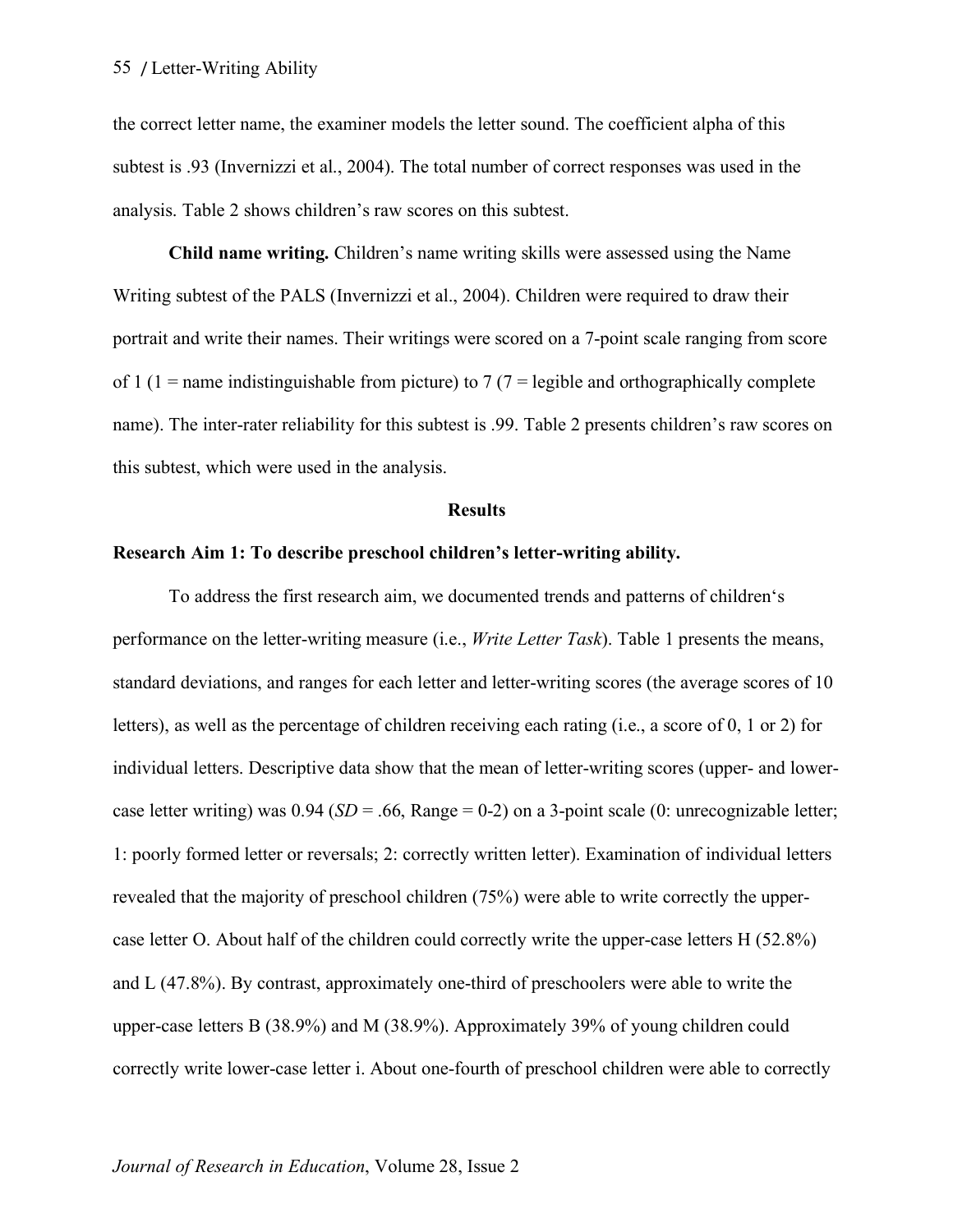write lower-case letters b (27.8%), n (27.8%), d (22.2%), and a (22.2%). In addition, there was a significant correlation between children's age and their letter -writing scores ( $r = .74$ ,  $p < .001$ ). **Research Aim 2: To examine the unique and independent contribution of alphabet knowledge, phonological awareness, and name writing to letter-writing ability.**

To address the second research aim, we first computed the correlations to examine the interrelationships among these skills (see Table 3). As shown, the correlation among these skills were all significant. Next, we conducted several multiple regression models. We first examined several parsimonious models for the purpose of saving degrees of freedom in the final model. As age, maternal education, and family income may be associated with preschoolers' letter-writing skills, we tested each variable as a predictor in the model separately. Only predictors that reached statistical significance  $(p < .05)$  stayed in the model as covariate variables. Children's age, maternal education level, and family income were entered in the model and only children's age was a significant predictor of letter-writing skills. As indicated in Table 4, after controlling for the effects of age, lower-case letter-name knowledge  $(β = .20, p = .030)$ , letter-sound knowledge  $(6 = .31, p = .001)$ , and name writing  $(6 = .26, p = .016)$  were significant predictors of letterwriting skills. However, beginning sound awareness was not a significant predictor of letterwriting abilities. Approximately 84% of the total variance in the letter-writing skills was explained by these early literacy skills.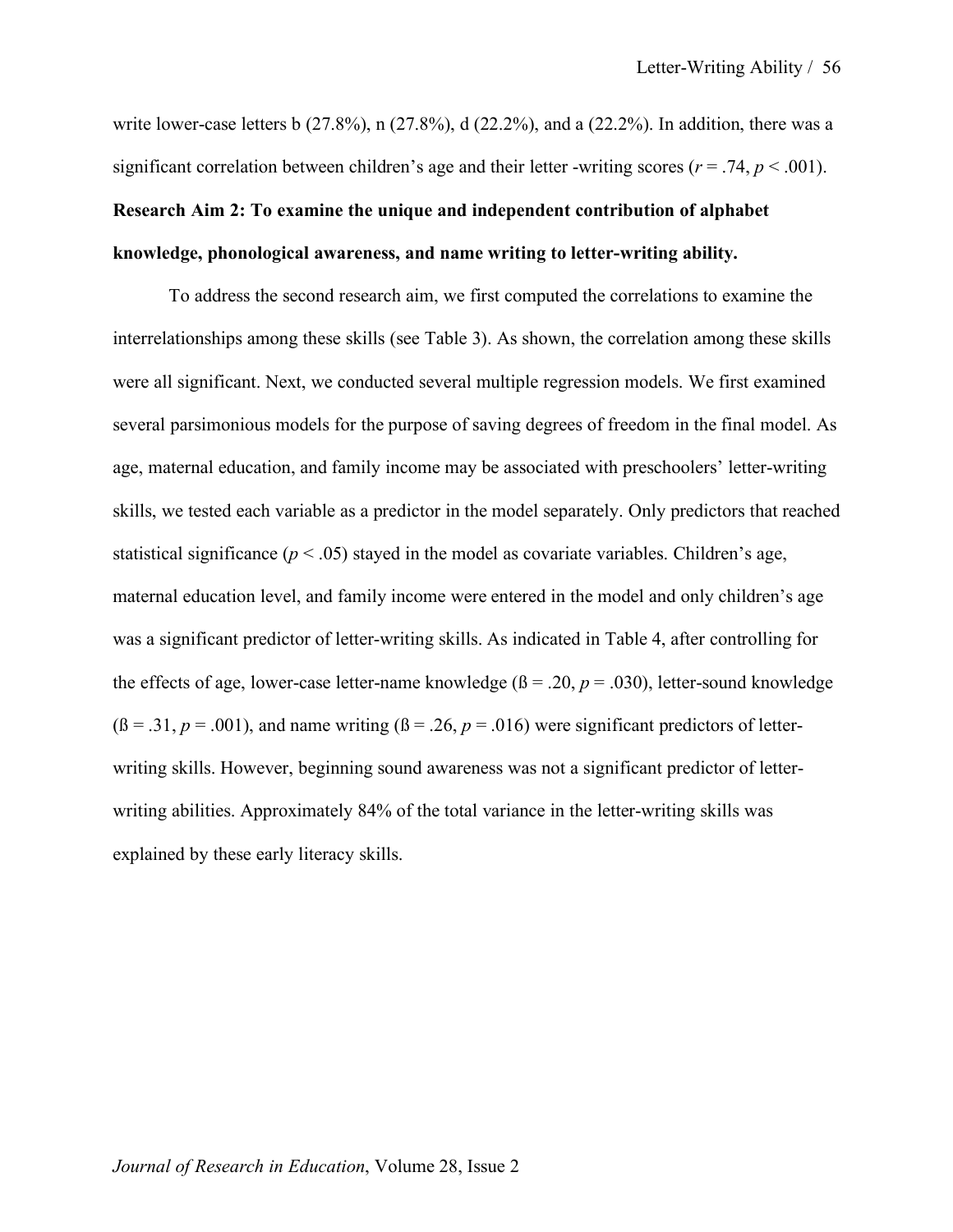## Table 3.

*Correlations among Variables for Letter Writing, Alphabet Knowledge, Phonological Awareness, and Name Writing*

| Variable                                      | 2     | 3       | 4       | 5       | 6       |         |
|-----------------------------------------------|-------|---------|---------|---------|---------|---------|
| Letter writing scores<br>$\mathbf{I}_{\star}$ | .95** | $.95**$ | $.69**$ | $.80**$ | $.64**$ | $.78**$ |
| Upper-case letter writing scores<br>2.        |       | $.79**$ | $.66**$ | $.78**$ | $.65**$ | $.79**$ |
| Lower-case letter writing scores<br>3.        |       |         | $.65**$ | $.73**$ | $.56**$ | $.67**$ |
| 4. Lower-case letter-name knowledge           |       |         |         | $.62**$ | $.42*$  | $.51**$ |
| Letter-sound knowledge<br>5.                  |       |         |         |         | $.51**$ | $.56**$ |
| Beginning sound awareness<br>6.               |       |         |         |         |         | $.61**$ |
| Name writing<br>7.                            |       |         |         |         |         |         |

 $\overline{\ast p} \leq .05, \overline{\ast} \overline{\ast p} \leq .01$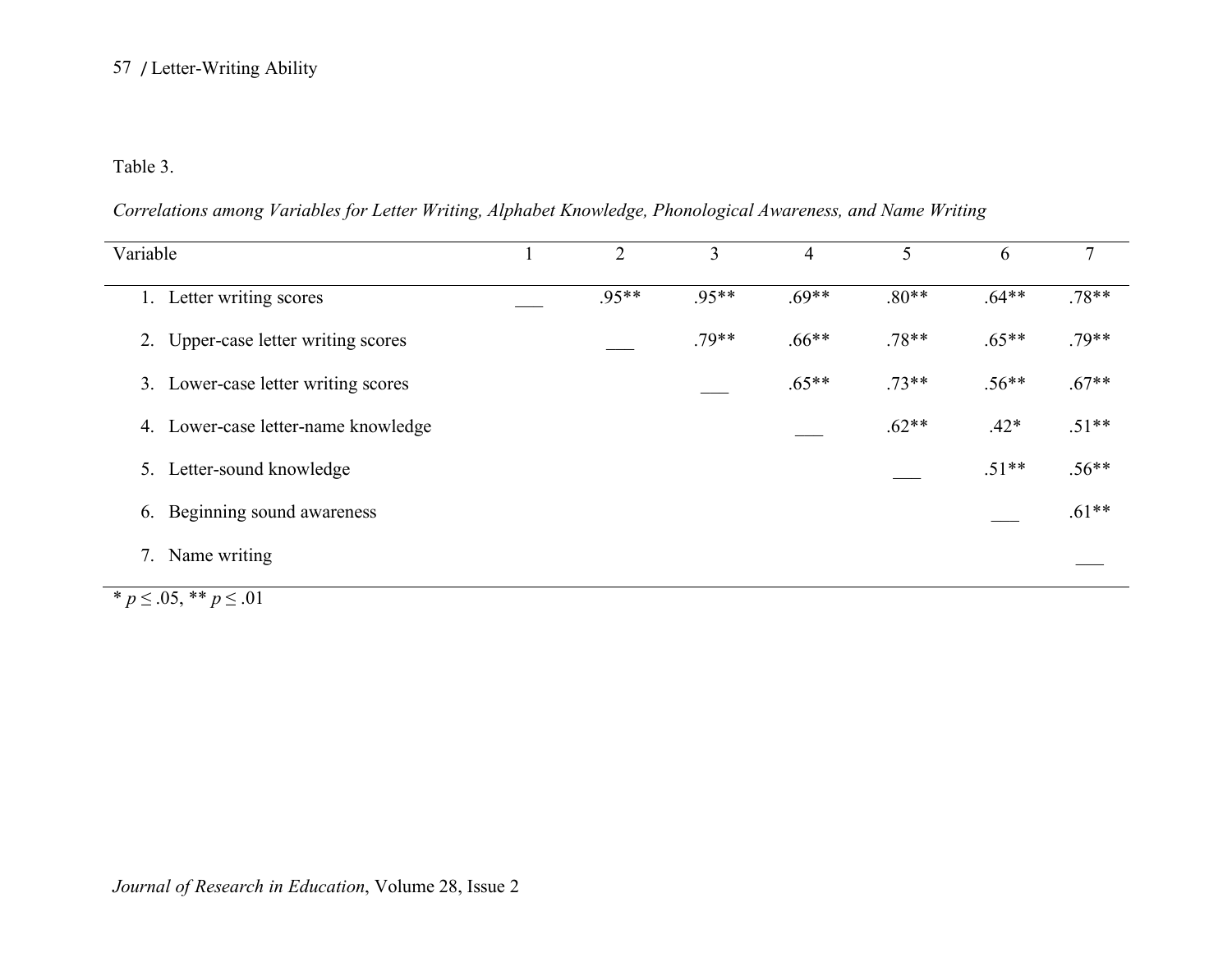# Table 4. *Summary of Regression Analysis Predicting Letter-Writing Ability*

|                                  |                              |                  | <b>Upper-Case Letter</b> |                  | Lower-Case Letter     |                  |
|----------------------------------|------------------------------|------------------|--------------------------|------------------|-----------------------|------------------|
|                                  | <b>Letter Writing Scores</b> |                  | <b>Writing Scores</b>    |                  | <b>Writing Scores</b> |                  |
|                                  | $\beta$                      | $\boldsymbol{p}$ | $\beta$                  | $\boldsymbol{p}$ | $\beta$               | $\boldsymbol{p}$ |
| Child age                        | $.27**$                      | .006             | $.20*$                   | .047             | $.30*$                | .026             |
| Lower-case letter-name knowledge | $.20*$                       | .030             | .16                      | .116             | .22                   | .088             |
| Letter-sound knowledge           | $.31**$                      | .003             | $.31**$                  | .007             | $.29*$                | .050             |
| Beginning sound awareness        | .13                          | .157             | .15                      | .140             | .10                   | .450             |
| Name writing                     | $.26*$                       | .016             | $.33**$                  | .005             | .16                   | .289             |
| Total Variance explained $((R2)$ | 0.84                         |                  | 0.81                     |                  | 0.68                  |                  |

 $\overline{\quad}$  *\* p*  $\leq$  .05, \*\* *p*  $\leq$  .01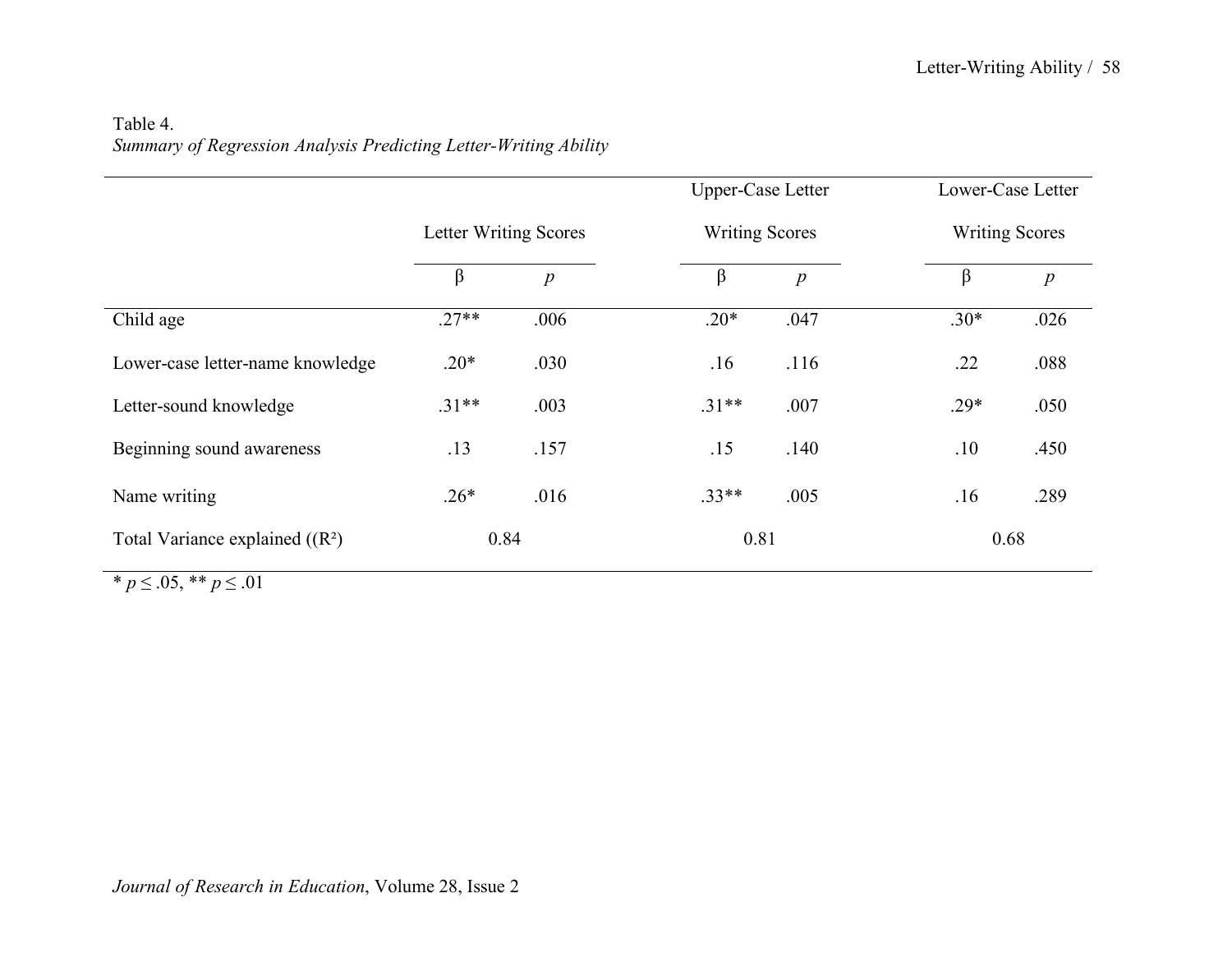We also ran the separate regression models for upper-case letter writing and lower-case letter writing. As shown in Table 4, letter-sound knowledge  $(β = .31, p = .007)$  and name writing  $(6 = 0.26, p = 0.016)$  significantly predicted upper-case letter writing. In total, 81% of the variance in the upper-case letter writing was explained by these early literacy skills. For lower-case letter writing, only letter-sound knowledge was a significant predictor  $(\beta = .29, p = .050)$ . Approximately 68% of the total variance in lower-case letter writing was attributable to these

early literacy skills.

#### **Discussion**

The purpose of this study was twofold: (a) to describe the letter-writing ability of preschool children including both upper- and lower-case letter writing and (b) to examine the contributions of letter-name (i.e., lower-case letter name) knowledge, letter-sound knowledge, beginning sound awareness, and name writing to letter-writing ability. Two major findings, which are discussed in turn, include the following: (a) preschool children were able to write some alphabet letters and older children could write more letters than younger children and (b) lower-case letter name knowledge, letter-sound knowledge, and name writing all significantly predicted overall letter-writing ability after accounting for children's age; however, only lettersound knowledge and name writing were significant predictors of upper-case letter writing and only letter-sound knowledge was a significant predictor of lower-case letter writing when controlling for children's age. Before addressing these findings, we must recognize that this study included a homogeneous and affluent preschool sample and thus the findings must be interpreted in this vein.

First, study results indicated that a significant portion of preschool children in our sample were able to write both upper-case and lower-case letters correctly in the middle of the school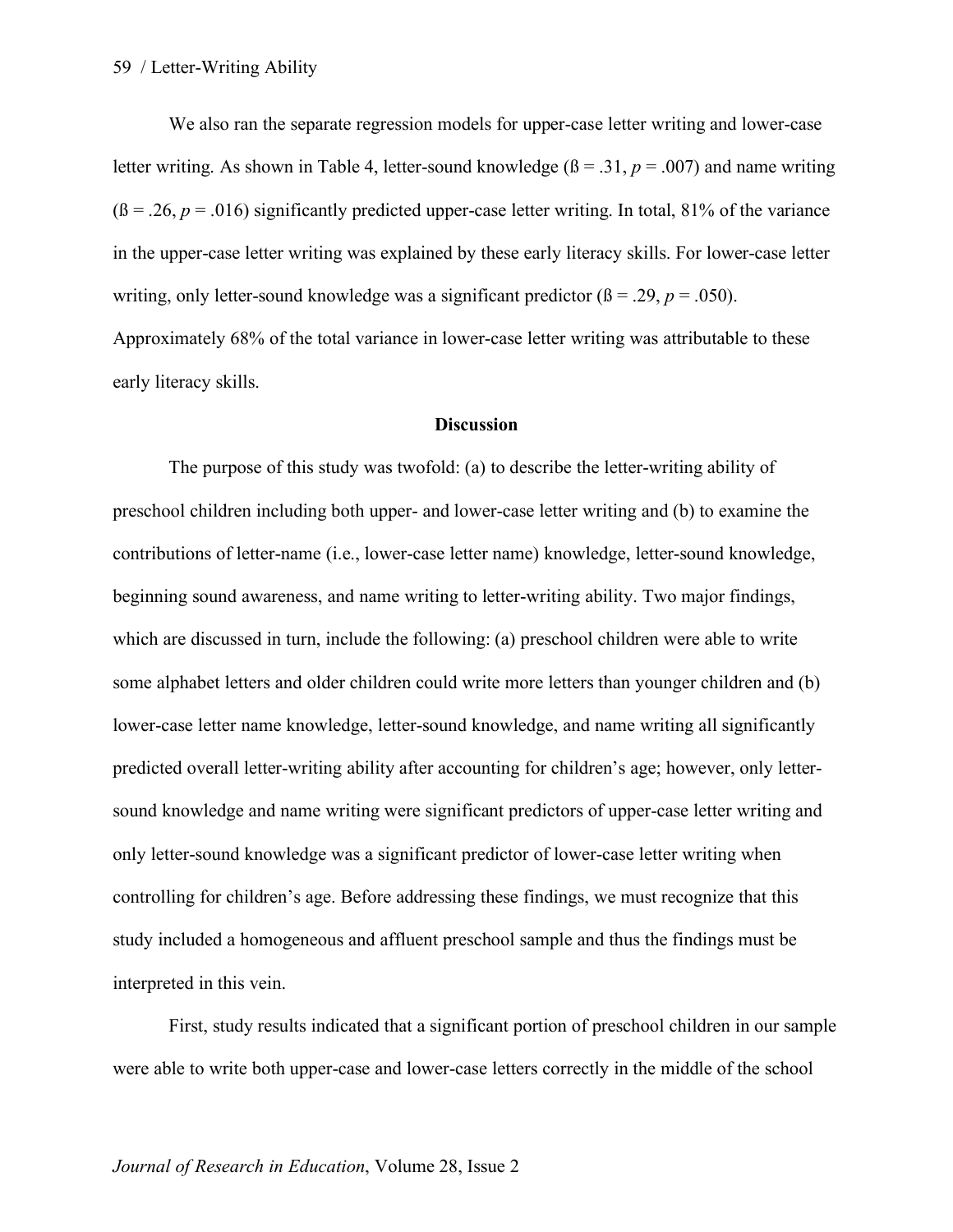year. This finding confirms our first hypothesis and is congruent with earlier studies supporting children's capability to write upper-case and lower-case letters (Molfese et al., 2006; Puranik & Lonigan, 2011; Puranik et al., 2011, 2013; Worden & Boettcher, 1990). In addition, the results demonstrated that children's age was associated with their ability to write letters, showing that the ability to write letters increases from age 3-years to age 4-years, and from age 4-years to age 5-years. This is consistent with findings of previous studies that demonstrate improvement in print and written language skills with age (Levin & Bus, 2003; Puranik & Lonigan, 2011). This also extends findings from Diamond et al. (2008) showing that Head Start children increasingly used more letters when writing their names over the course of the school year. The natural progression of learning and increased exposure to literacy-related activities in the preschool setting and at home may be plausible explanations for such an improvement in letter writing.

Second, although correlational, the findings of the present study suggest that overall letter-writing skills, including both upper- and lower-case letter writing, were significantly associated with lower-case letter-name knowledge, letter-sound knowledge, and name writing. A unique and notable contribution of this study is that our results show that lower-case letter-name knowledge plays an important role in writing letters and highlights the needs of teaching children lower-case letters in the preschool setting, as teaching only upper-case letters can be the trend in many preschool classrooms (Jones, Clark, & Reutzel, 2013; Justice et al., 2006; Piasta, Purpura, & Wagner, 2010; Worden & Boettcher, 1990). The unique contribution of letter-sound knowledge to letter writing extends earlier studies showing the significant links between lettersound knowledge and letter writing (Al Otaiba et al., 2010; Diamond et al., 2008; Kim et al., 2014; Puranik et al., 2011). Moreover, these results support our hypothesis that letter-name and letter-sound knowledge contribute uniquely to letter-writing skills. Finally, name writing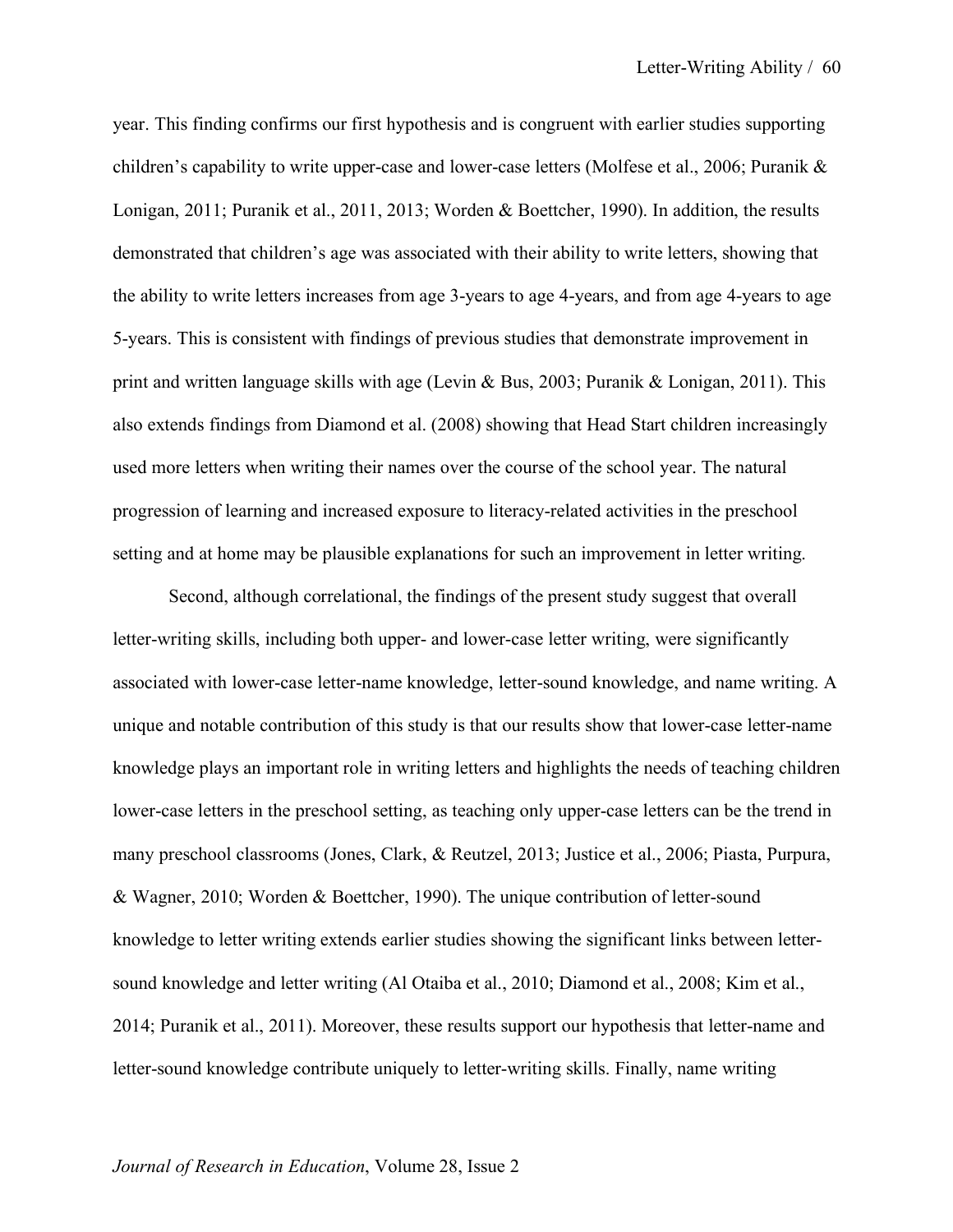contributed to letter-writing skills, which provides further support for the importance of name writing in facilitating children's letter-writing skills (Molfese et al., 2006; Puranik et al., 2011).

Phonological awareness (i.e., beginning sound awareness), however, did not make a unique contribution to predicting letter-writing skills. One potential explanation may be that phonological awareness may be less important than letter-name and letter-sound knowledge and name writing as determinants of letter writing. Another potential explanation may be related to the fact that phonological awareness is associated with an underlying sensitivity to sounds in words. Letter writing at the decontextualized level (i.e., not in the context of words) may not require sensitivity to sounds in words (Pollo, Kessler, & Treiman, 2009; Zhang et al., 2017).

When examining the predictors of upper- and lower-case letter writing separately, we found that only letter-sound knowledge and name writing were unique contributors to upper-case letter writing. Perhaps writing upper-case letters more explicitly draws attention to the sounds of letters. In addition, name writing requires children to learn a few letters contained in their names, particularly the first letter in their names which is an upper-case letter (Justice et al., 2006; Puranik et al., 2011) and thus may facilitate children's upper-case letter writing. Only lettersound knowledge was a unique contributor to lower-case letter writing, suggesting that children's abilities to produce the sounds related to a particular letter form may have an impact on their proficiency in writing lower-case letters.

## **Limitations, Future Directions, and Conclusion**

A number of limitations should be considered for the present study. First, the findings of this study are correlational in nature. Therefore, we cannot assume that any significant relationship obtained from our study is causal in nature. Moreover, children's alphabet knowledge, phonological awareness, name writing, and letter writing were measured at one time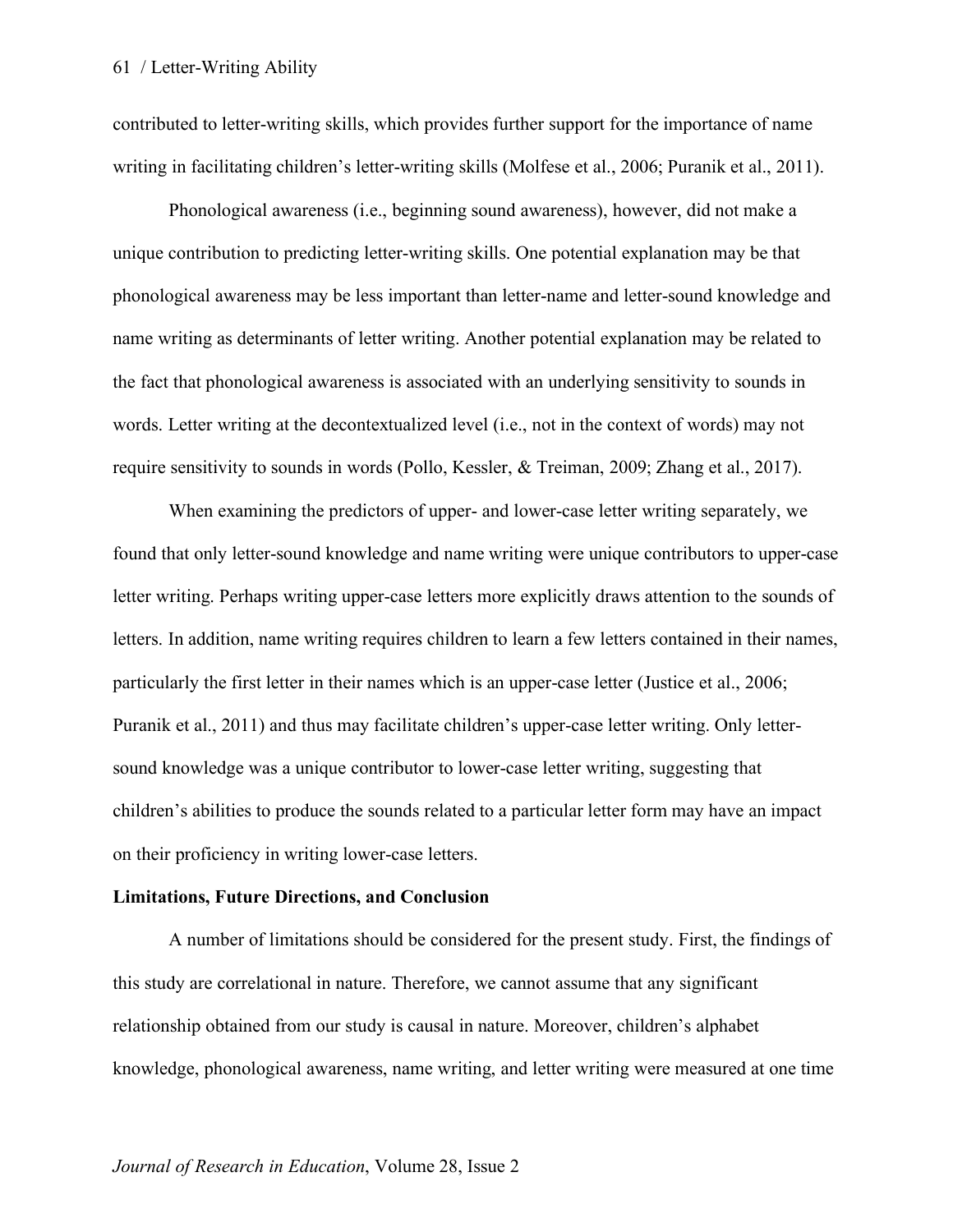point, which limits the conclusions that can be drawn regarding the developmental nature of the relationship between these skills. Experimental and longitudinal research, which examines these skills at more than one time point, is needed to determine the causal and developmental nature of the relationship between early literacy and letter-writing skills. Such empirical work would be extremely important for advancing theory and practice.

Second, a concern regarding the sample size is warranted. This study included 36 children and examined five predictors in the regression model. Consequently, errors (i.e., type I error) related to analysis may have occurred and caused faulty interpretations. In addition, the present study exclusively focused on children from middle-SES backgrounds and from very well-educated families. Thus, it is unclear whether the findings are generalizable to more diverse groups of children, such as children considered at-risk for academic activities due to special needs or poverty. Replication of our findings with a larger sample and a more general population of children is needed.

Last, our study focused narrowly on early literacy skills as predictors of letter writing, with a particular emphasis on alphabet knowledge, phonological awareness, and name writing. In fact, young children's letter writing, similar to other early writing skills such as name writing, may depend not only on early literacy skills, but also on other important aspects of children's physical (e.g., fine-motor skills) and social development (e.g., behavioral self-regulation). For example, Gerde and colleagues (2012) found that preschool children's fine-motor skills, problem behaviors, and behavioral self-regulation were significantly associated with their name writing skills. Therefore, future research should investigate the predictive roles of both early literacy skills and skills outside the domain of literacy in letter-writing ability.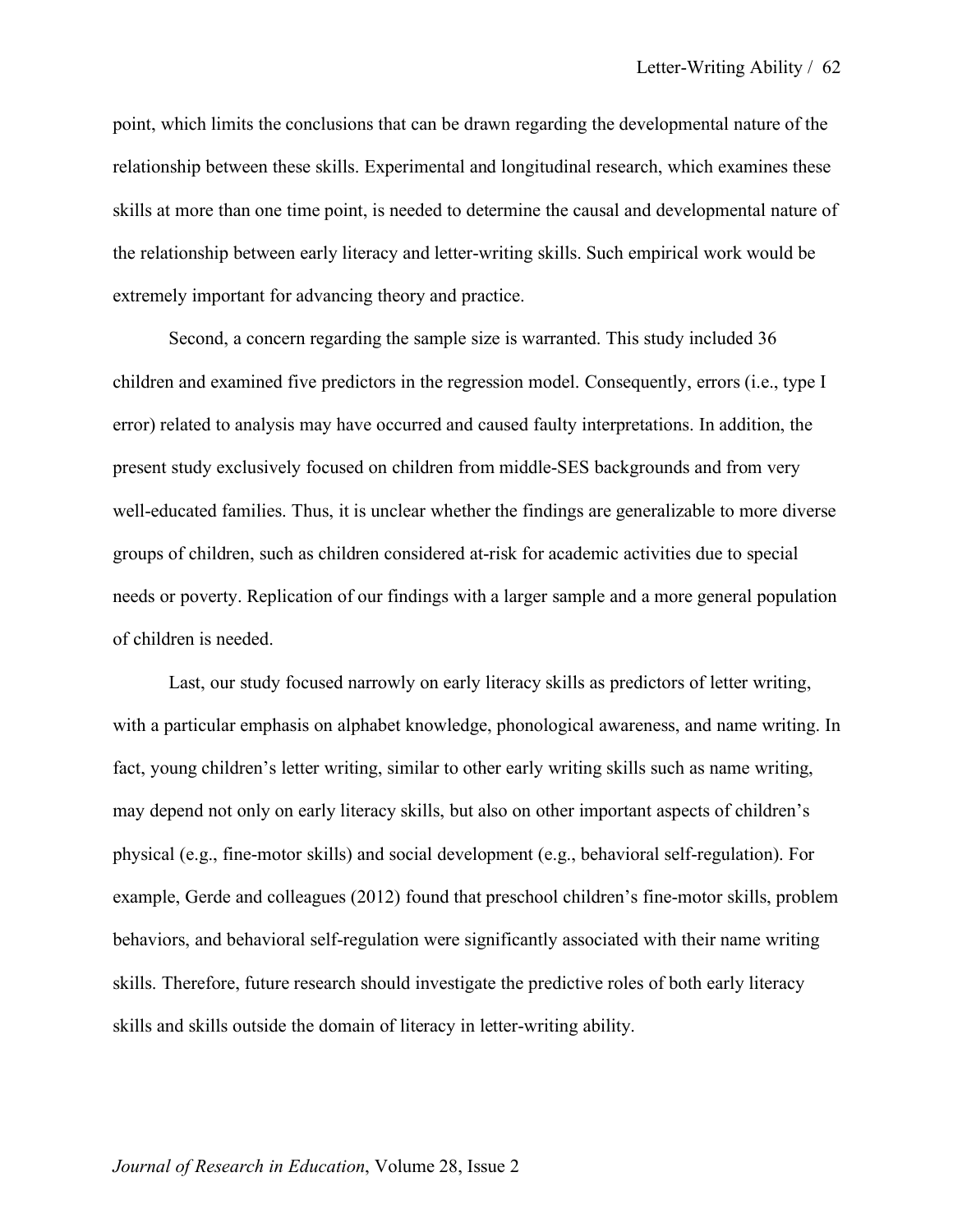In conclusion, our research represents a first step in examining preschool children's letter-writing ability and makes an important contribution to the literature. The results of our study indicate that young children demonstrate knowledge about writing upper- and lower-case letters, suggesting that preschool teachers may consider providing opportunities to write both upper- and lower-case letters in the context of functional classroom activities (e.g., signing up for classroom jobs). The results also underscore the importance of letter-name and letter-sound knowledge and name writing in determining the extent of letter writing. As such, teachers may consider integrating explicit alphabet instruction during classroom writing activities. For example, teachers can prompt children to talk about letter names or letter sounds and discuss the relationships between letter names and letter sounds while children are writing letters. In addition, name writing activities may be used to promote letter-writing skills.

## **Authors' Note**

The research was supported by the University Research Council (URC) Faculty Research Grant Program from University of Cincinnati. We would like to thank Alyssa Morrison and Shelby Horn, as well as the many administrators and children without whom this study would not be possible.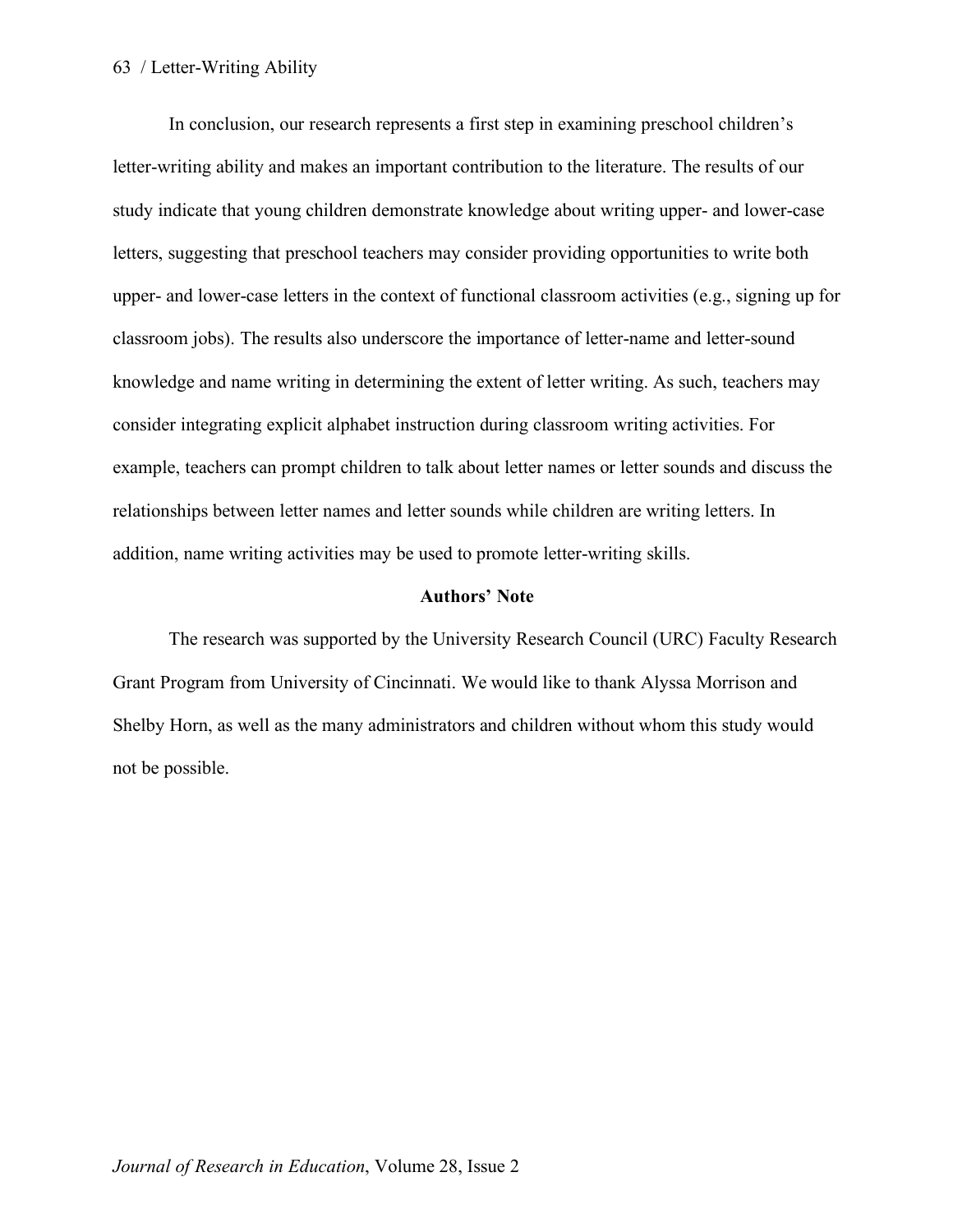## **References**

- Al Otaiba, S., Puranik, C. S., Rouby, D. A., Greulich, L., Sidler, J. F., & Lee, J. (2010). Predicting kindergarteners' end-of-year spelling ability based on their reading, alphabetic, vocabulary, and phonological awareness skills, as well as prior literacy experiences. Learning Disability Quarterly, *33*(3), 171-183. doi: 10.1177/073194871003300306
- Anthony, J. L., Lonigan, C. J., Driscoll, K., Phillips, B. M., & Burgess, S. R. (2003). Phonological sensitivity: A quasi-parallel progression of word structure units and cognitive operations. *Reading Research Quarterly, 38*, 470-487. doi: 10.1598/RRQ.38.4.3
- Blaiklock, K. E. (2004). The importance of letter knowledge in the relationship between phonological awareness and reading. *Journal of Research in Reading*, *27*(1), 36-57. doi: 10.1111/j.1467-9817.2004.00213.x
- Bowles, R. P., Pentimonti, J. M., Gerde, H. K., & Montroy, J. J. (2013). Item response analysis of uppercase and lowercase letter name knowledge. *Journal of Psychoeducational Assessment*, 0734282913490266.
- Cabell, S. Q., Tortorelli, L. S., & Gerde, H. K. (2013). How do I write…? Scaffolding preschoolers' early writing skills. *The Reading Teacher, 66*, 650-659. doi: 10.1002/trtr.1173
- Caravolas, M., Hulme, C., & Snowling, M. J. (2001). The foundations of spelling ability: Evidence from a 3-year longitudinal study. *Journal of Memory and Language, 45*(4), 751-774. doi: 10.1006/jmla.2000.2785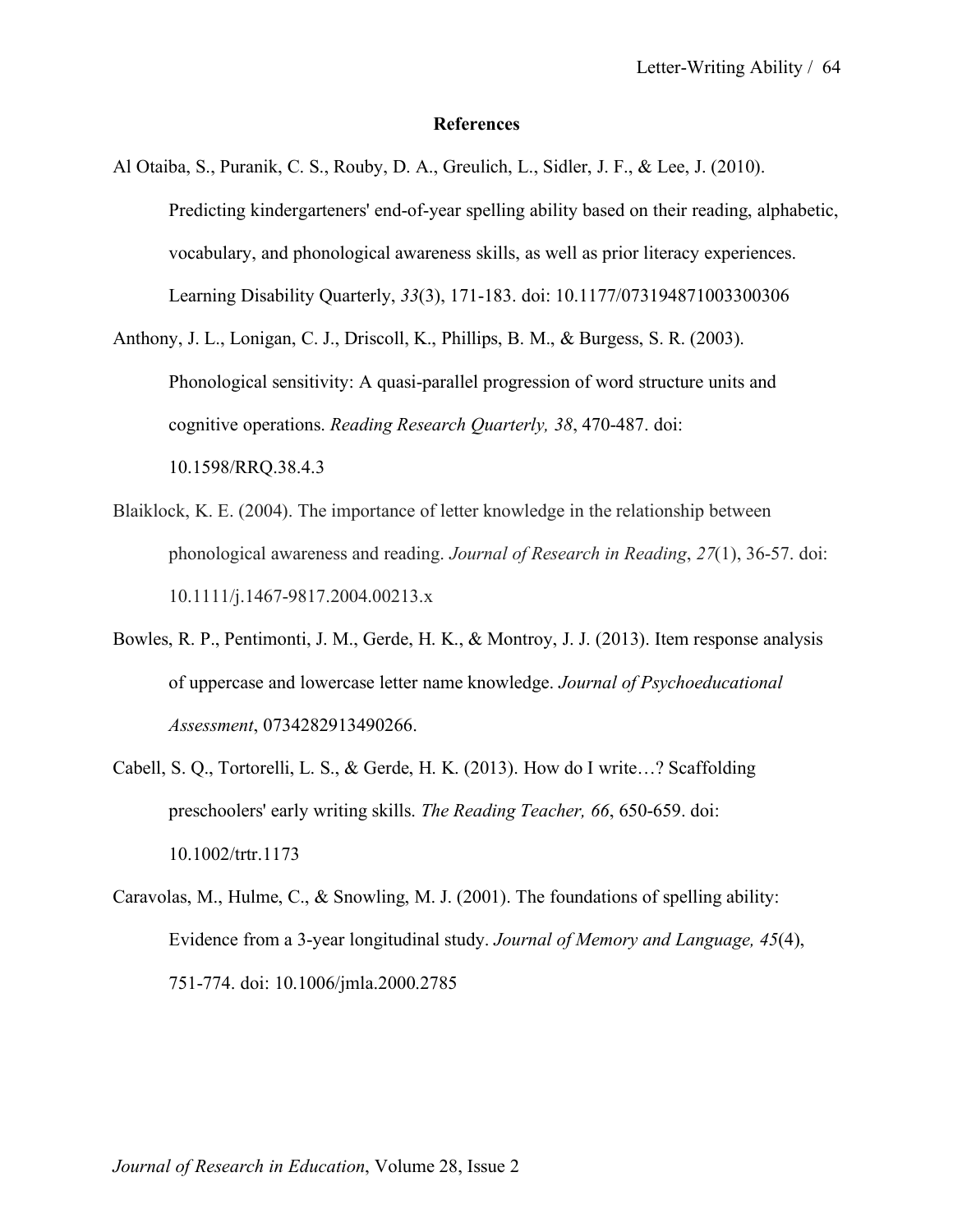Common Core State Standards Initiative. (2010). *Common core state standards for English language arts.* Retrieved from http://www.corestandards.org/assets/CCSSI\_ELA%20Standards.pdf

Diamond, K. E., Gerde, H. K., & Powell, D. R. (2008). Development in early literacy skills during the pre-kindergarten year in Head Start: Relations between growth in children's writing and understanding of letters. *Early Childhood Research Quarterly, 23*, 467-478. doi: 10.1016/j.ecresq.2008.05.002

- Ehri, L. C. (1992). Reconceptualizing the development of sight word reading and its relationship to recoding. In P. B. Gough, L. C. Ehri, & R. Treiman (Eds.), *Reading acquisition* (pp. 107–143). New York, NY: Routledge.
- Gerde, H. K., Skibbe, L. E., Bowles, R. P., & Martoccio, T. L. (2012). Child and home predictors of children's name writing. *Child Development Research*, *2012*. doi:10.1155/2012/748532
- Graham, S., Berninger, V. W., Abbott, R. D., Abbott, S. P., & Whitaker, D. (1997). Role of mechanics in composing of elementary school students: A new methodological approach. *Journal of Educational Psychology, 89*, 170-182. doi: 10.1037/0022-0663.89.1.170
- Graham, S., & R. Harris, K. (2000). The role of self-regulation and transcription skills in writing and writing development. *Educational Psychologist, 35*, 3-12. doi: 10.1207/S15326985EP3501\_2
- Gunning, T. G. (2013). *Creating literacy instruction for all students seventh edition* (8<sup>th</sup> ed.). Boston: Pearson.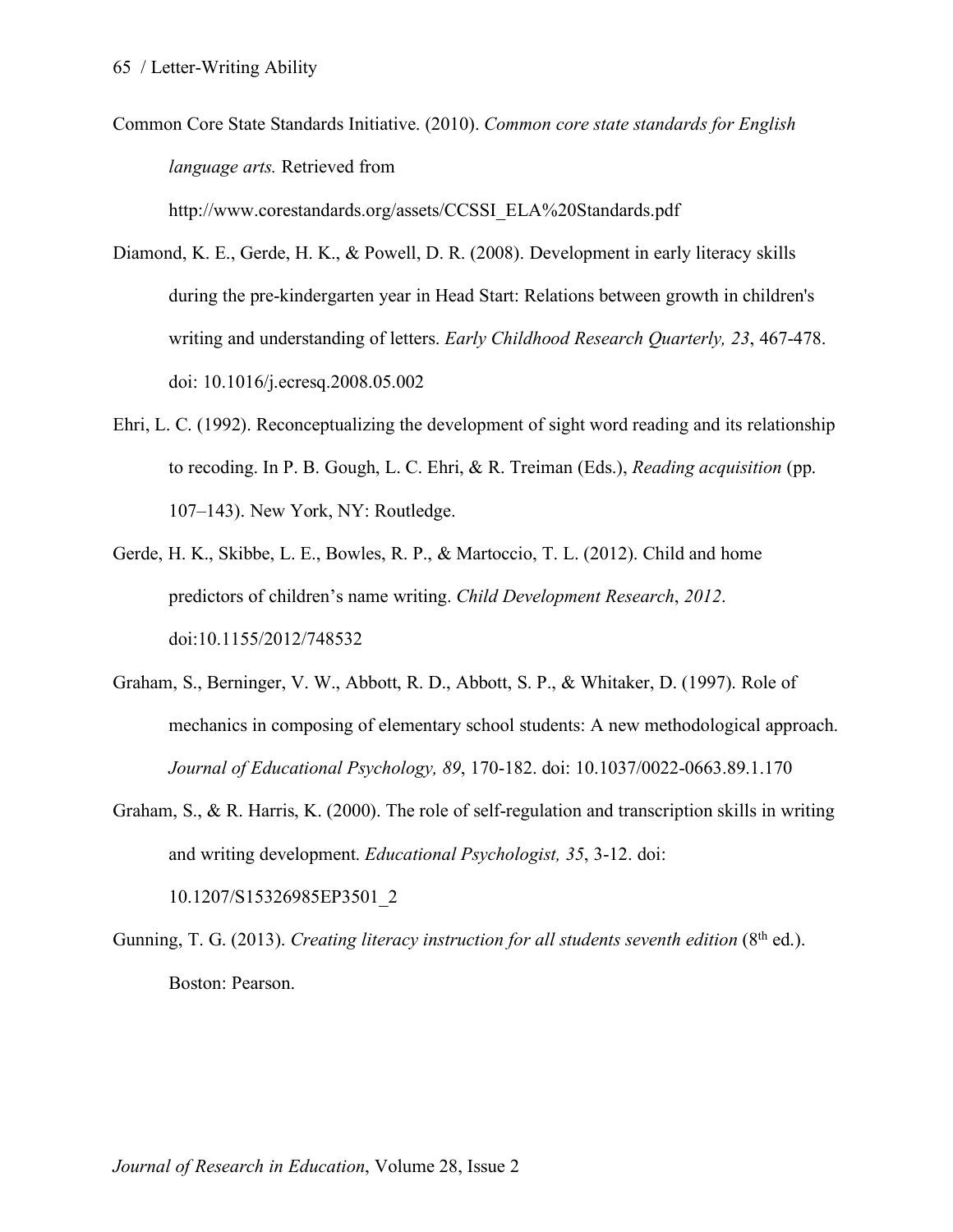- Invernizzi, M., Sullivan, M., Meier, J., & Swank, L. (2004). *Phonological Awareness Literacy Screening for Preschool* [Measurement instrument]*.* Charlottesville, VA: University of Virginia.
- Jones, C. D., Clark, S. K., & Reutzel, D. R. (2013). Enhancing alphabet knowledge instruction: Research implications and practical strategies for early childhood educators. *Early Childhood Education Journal, 41*(2), 81-89. doi: 10.1007/s10643-012-0534-9
- Justice, L. M., Pence, K., Bowles, R. B., & Wiggins, A. (2006). An investigation of four hypotheses concerning the order by which 4-year-old children learn the alphabet letters. *Early Childhood Research Quarterly*, *21*, 374-389. doi: 10.1016/j.ecresq.2006.07.010
- Kim, Y.-S., Otaiba, S., Puranik, C., Folsom, J., & Gruelich, L. (2014). The contributions of vocabulary and letter writing automaticity to word reading and spelling for kindergartners. *Reading and Writing, 27*, 237-253. doi: 10.1007/s11145-013-9440-9
- Levin, I., & Bus, A. G. (2003). How is emergent writing based on drawing? Analyses of children's products and their sorting by children and mothers. *Developmental Psychology, 39*, 891-905. doi: 10.1037/0012-1649.39.5.891
- Lonigan, C. J., & Shanahan, T. (2009). Executive Summary. A scientific synthesis of early literacy development and implications for intervention. In *Developing early literacy: Report of the National Early Literacy Panel*. Washington, DC: National Institute for Literacy.
- Mason, J. M. (1984). Early reading from a developmental perspective. In D. E. Pearson (Ed.), *Handbook of reading research* (pp. 505-544). New York: Longman.
- Milburn, T. F., Hipfner-Boucher, K., Weitzman, E., Greenberg, J., Pelletier, J., & Girolametto, L. (2017). Cognitive, linguistic and print-related predictors of preschool children's word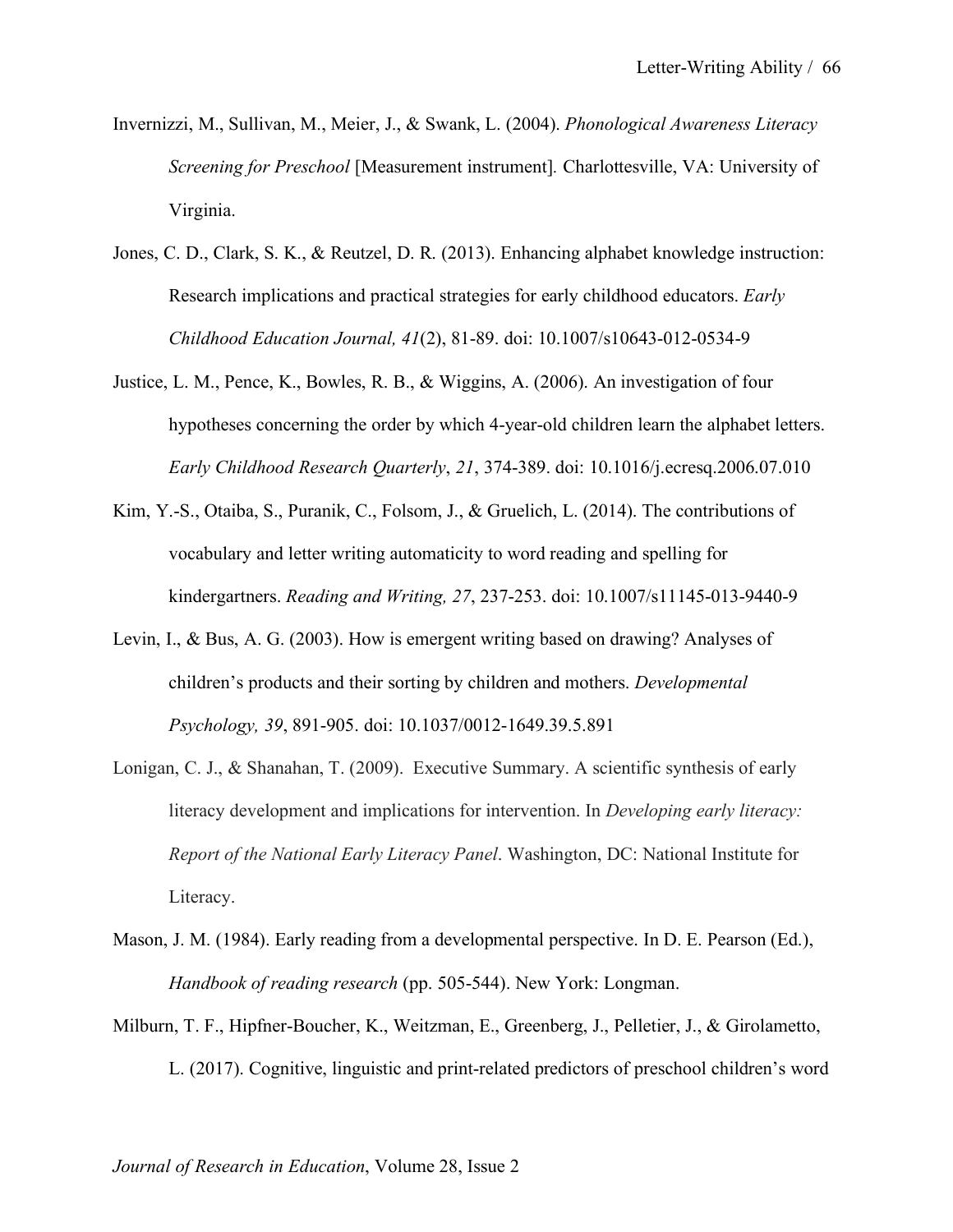spelling and name writing. *Journal of Early Childhood Literacy, 17*(1), 111-136. doi: 10.1177/1468798415624482

- Molfese, V., Beswick, J., Jacobi-Vessels, J., Armstrong, N., Culver, B., White, J., … Molfese, D. (2011). Evidence of alphabetic knowledge in writing: Connections to letter and word identification skills in preschool and kindergarten. *Reading and Writing, 24*, 133-150. doi: 10.1007/s11145-010-9265-8
- Molfese, V. J., Beswick, J., Molnar, A., & Jacobi-Vessels, J. (2006). Alphabetic skills in preschool: A preliminary study of letter naming and letter writing. *Developmental Neuropsychology, 29*, 5-19. doi: 10.1207/s15326942dn2901\_2
- National Early Literacy Panel. (2008). *Developing early literacy: A scientific synthesis of early literacy development and implications for intervention*. Jessup, MD: National Institute for Literacy.
- Phillips, B. M., & Piasta, S. B. (2013). Phonological awareness and alphabet knowledge: Key precursors and instructional target to promote reading success. In T. Shanahan & C. J. Lonigan (Eds.) *Early childhood literacy: The National Early Literacy Panel and beyond* (pp. 95-116). Paul H. Brookes Publishing Company.
- Piasta, S. B., Phillips, B. M., Williams, J. M., Bowles, R. P., & Anthony, J. L. (2016). Measuring young children's alphabet knowledge: Development and validation of brief letter-sound knowledge assessments. *The elementary school journal, 116*(4), 523-548. doi: 10.1086/686222
- Piasta, S. B., Purpura, D. J., & Wagner, R. K. (2010). Fostering alphabet knowledge development: A comparison of two instructional approaches. *Reading and Writing, 23*(6), 607-626. doi: 10.1007/s11145-009-9174-x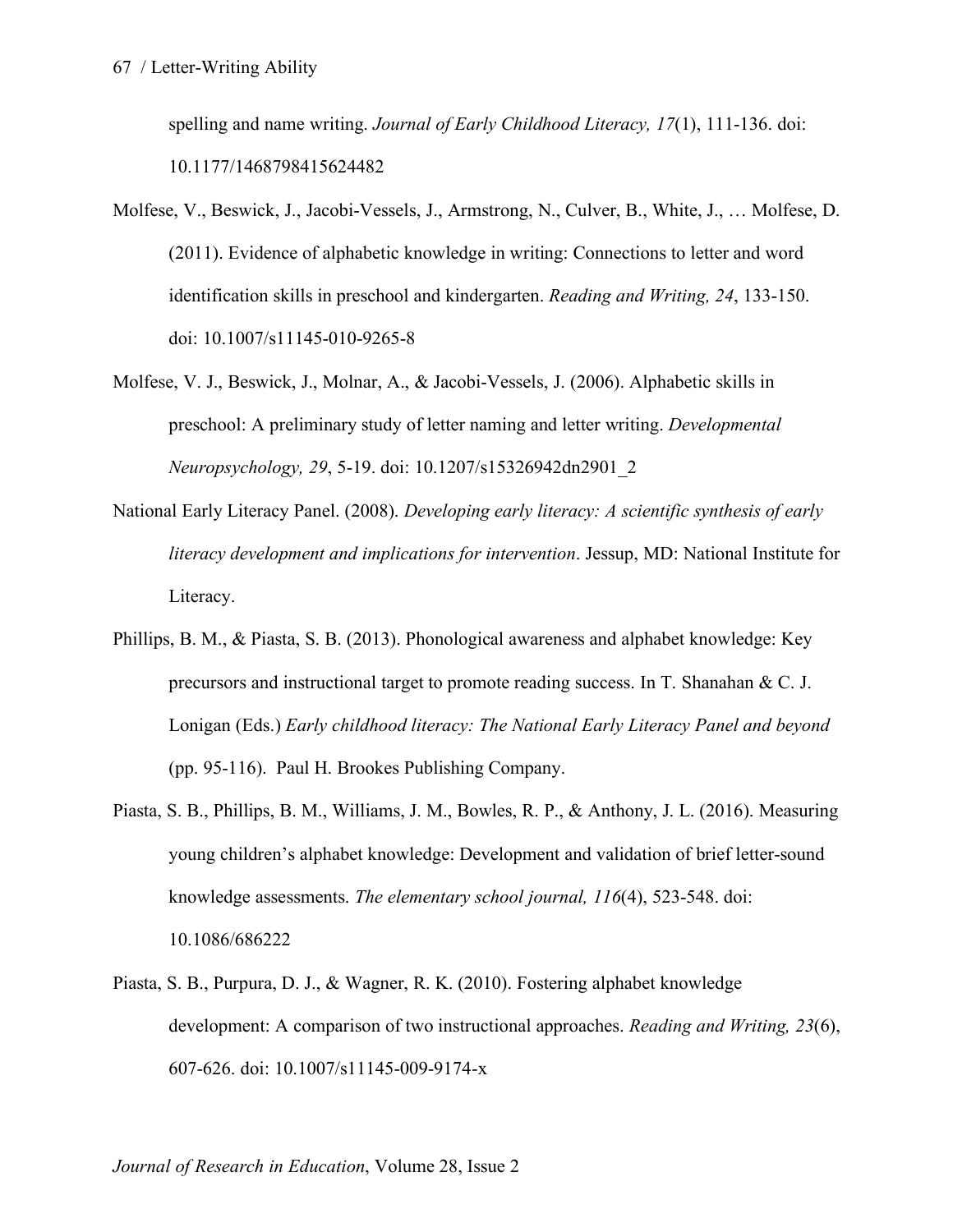- Pollo, T. C., Kessler, B., & Treiman, R. (2009). Statistical patterns in children's early writing. *Journal of Experimental Child Psychology, 104*(4), 410-426. doi: 10.1016/j.jecp.2009.07.003
- Puranik, C., & Al Otaiba, S. (2012). Examining the contribution of handwriting and spelling to written expression in kindergarten children. *Reading and Writing, 25*, 1523-1546. doi: 10.1007/s11145-011-9331-x
- Puranik, C., & Lonigan, C. (2011). From scribbles to scrabble: Preschool children's developing knowledge of written language. *Reading and Writing, 24*, 567-589. doi: 10.1007/s11145- 009-9220-8
- Puranik, C. S., Lonigan, C. J., & Kim, Y.-S. (2011). Contributions of emergent literacy skills to name writing, letter writing, and spelling in preschool children. *Early Childhood Research Quarterly, 26*, 465-474. doi: 10.1016/j.ecresq.2011.03.002
- Puranik, C. S., Petscher, Y., & Lonigan, C. J. (2013). Dimensionality and reliability of letter writing in 3- to 5-year-old preschool children. *Learning and Individual Differences, 28*(0), 133-141. doi: 10.1016/j.lindif.2012.06.011
- Puranik, C. S., Petscher, Y., & Lonigan, C. J. (2014). Learning to write letters: Examination of student and letter factors. *Journal of Experimental Child Psychology, 128*, 152-170. doi: 10.1016/j.jecp.2014.07.009
- Ritchey, K. (2008). The building blocks of writing: Learning to write letters and spell words. *Reading and Writing, 21*, 27-47. doi: 10.1007/s11145-007-9063-0
- Saçkes, M., Trundle, K. C., Bell, R. L., & O'Connell, A. A. (2011). The influence of early science experience in kindergarten on children's immediate and later science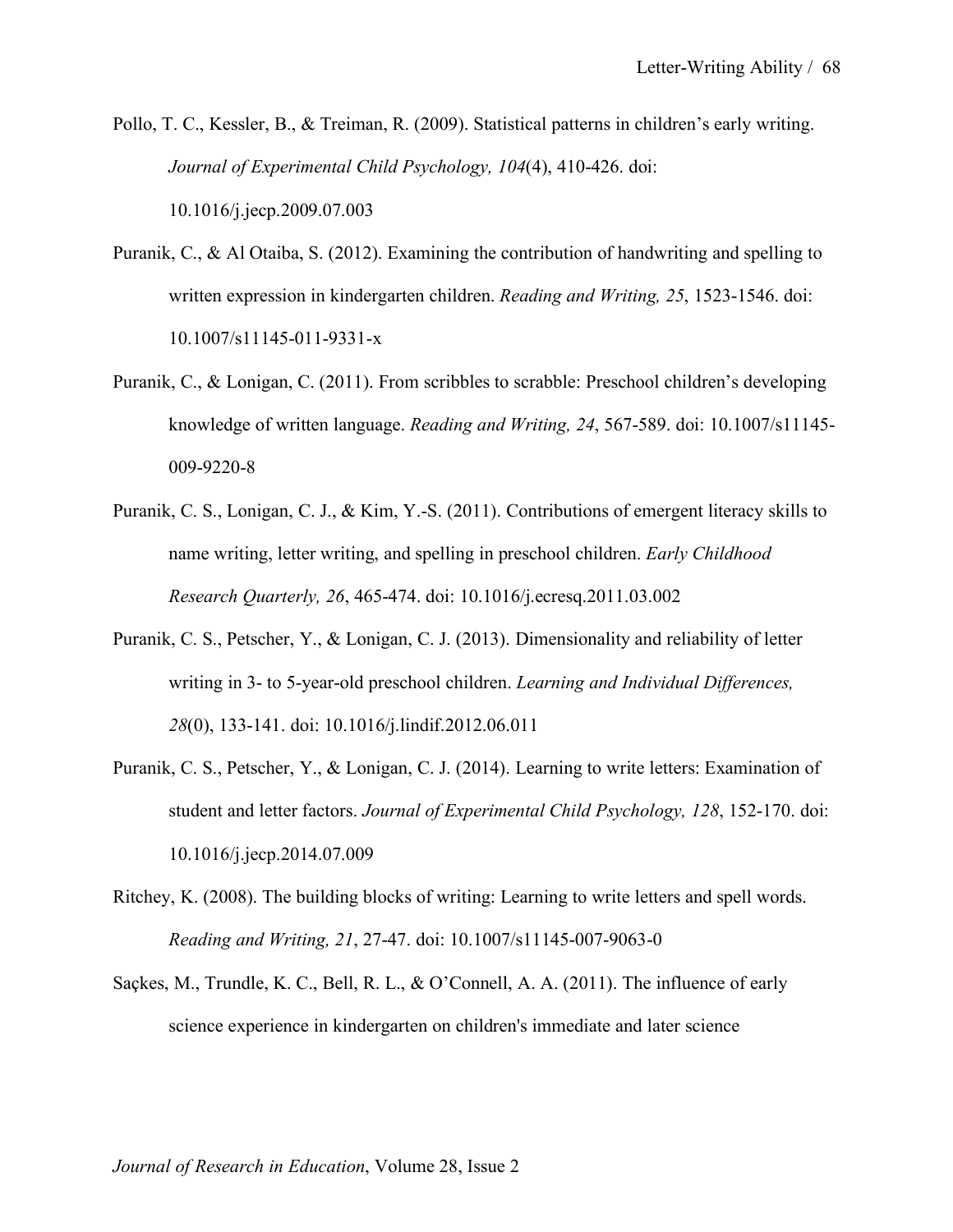achievement: Evidence from the early childhood longitudinal study. *Journal of Research in Science Teaching, 48*, 217-235. doi: 10.1002/tea.20395

- Snow, C. E., Burns, M. S., & Griffin, P. (Eds.). (1998). *Preventing reading difficulties in young children*. National Academies Press.
- Storch, S. A., & Whitehurst, G. J. (2002). Oral language and code-related precursors to reading: Evidence from a longitudinal structural model. *Developmental Psychology*, *38*, 934-947. doi: 10.1037/0012-1649.38.6.934
- Treiman, R., Cohen, J., Mulqueeny, K., Kessler, B., & Schechtman, S. (2007). Young children's knowledge about printed names. *Child Development, 78*(5), 1458-1471. doi: 10.1111/j.1467-8624.2007.01077.x
- Treiman, R., & Kessler, B. (2004). The case of case: Children's knowledge and use of upperand lowercase letters. *Applied Psycholinguistics, 25*(3), 413-428. doi: 10.1017/S0142716404001195
- Turnbull, K. L. P., Bowles, R. P., Skibbe, L. E., Justice, L. M., & Wiggins, A. K. (2010). Theoretical explanations for preschoolers' lowercase alphabet knowledge. *Journal of Speech, Language, and Hearing Research*, *53*(6), 1757-1768. doi:10.1044/1092- 4388(2010/09-0093)
- U.S. Department of Health and Human Services. (2010). *The Head Start child development and early learning framework*. Retrieved from http://eclkc.ohs.acf.hhs.gov/hslc/ttasystem/teaching/eecd/Assessment/Child%20Outcomes/HS\_Revised\_Child\_Outcomes\_Fr amework (rev-Sept2011).pdf
- Wagner, R. K., Torgesen, J. K., & Rashotte, C. A. (1994). Development of reading-related phonological processing abilities: New evidence of bidirectional causality from a latent